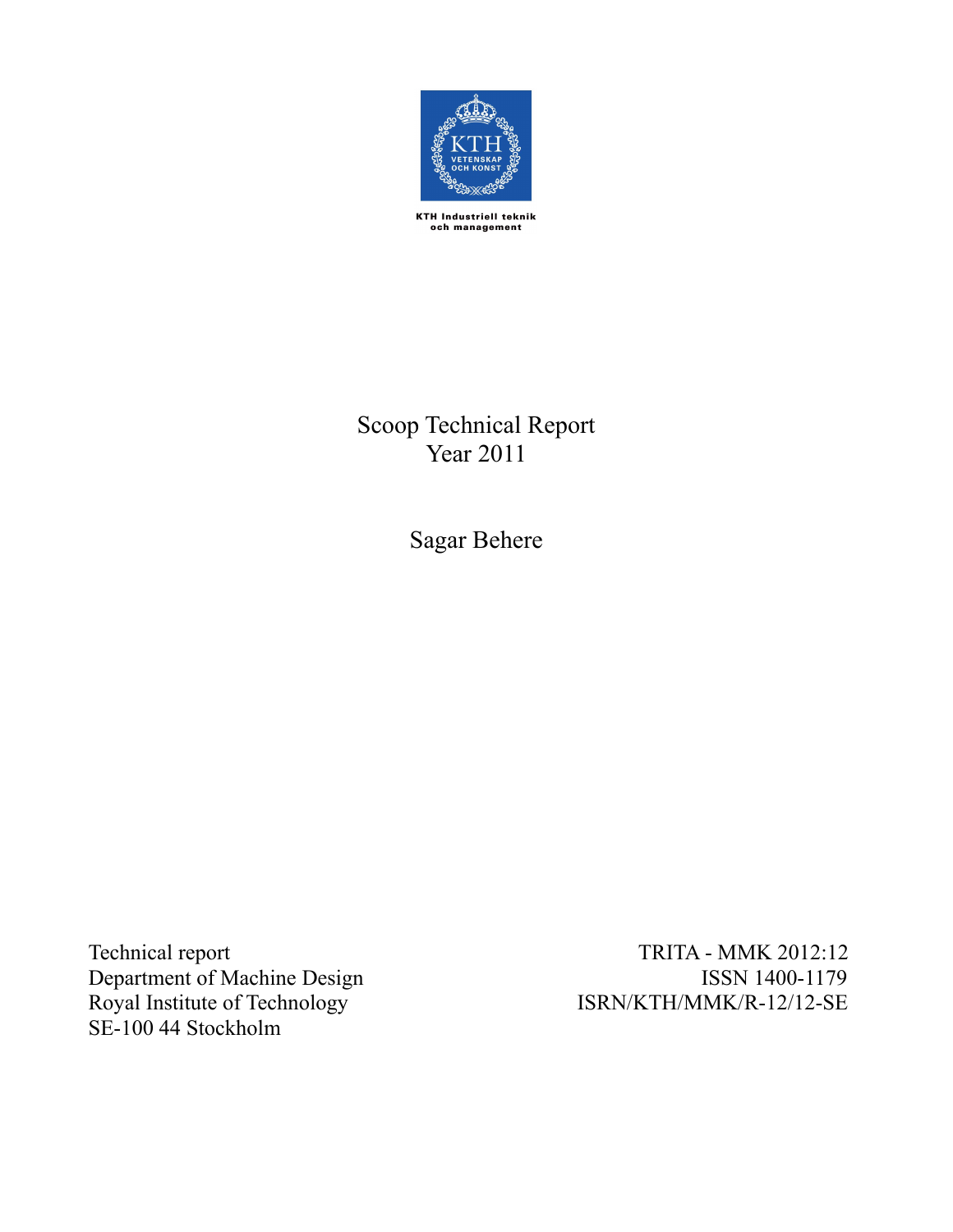# SCOOP Technical report

Sagar Behere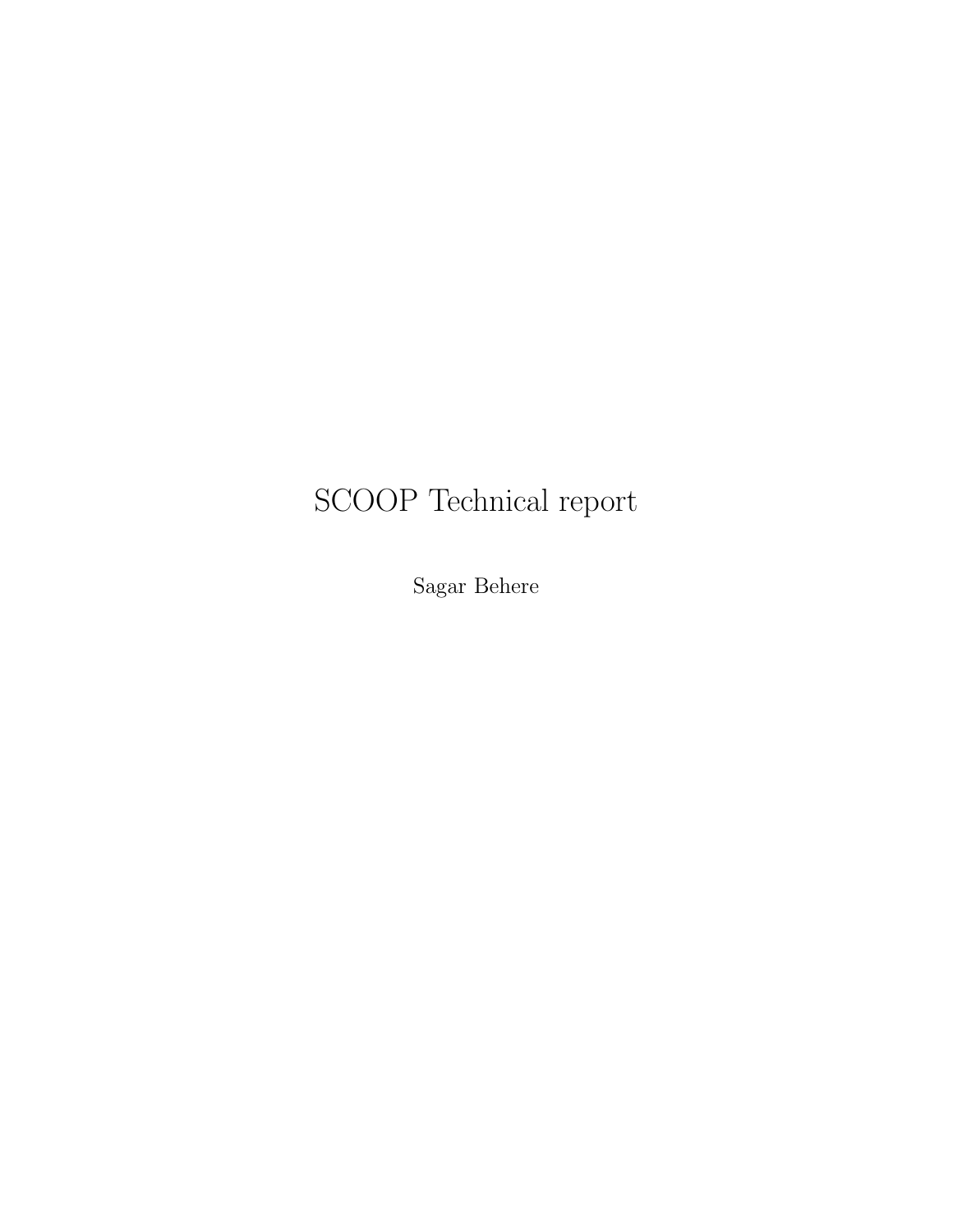# <span id="page-2-1"></span><span id="page-2-0"></span>Contents

| 1              | <b>Terminology</b>                                                                                                                                                |                                                              |  |  |  |
|----------------|-------------------------------------------------------------------------------------------------------------------------------------------------------------------|--------------------------------------------------------------|--|--|--|
| $\overline{2}$ | <b>Introduction</b><br>2.1<br>2.2                                                                                                                                 | 3<br>3<br>$\overline{4}$                                     |  |  |  |
| 3              | Design considerations<br>Technical characteristics of platooning applications<br>3.1<br>Engineering requirements for component based architectures<br>3.2         | $\overline{\mathbf{4}}$<br>$\overline{4}$<br>$6\phantom{.}6$ |  |  |  |
| $\overline{4}$ | Our specific solution<br>4.1<br>4.2<br>4.2.1<br>4.2.2<br>System overview $\dots \dots \dots \dots \dots \dots \dots \dots \dots \dots$<br>4.2.3<br>4.2.4<br>4.2.5 | 10<br>10<br>12<br>13<br>14<br>15<br>16<br>19                 |  |  |  |
| $\bf{5}$       | Datalogging in component based architectures<br>5.1<br>5.2<br>5.3                                                                                                 | 20<br>21<br>21<br>22                                         |  |  |  |
| 6              | <b>Testing the system</b>                                                                                                                                         | 24                                                           |  |  |  |
| $\overline{7}$ | <b>Conclusions and reflections</b>                                                                                                                                | 26                                                           |  |  |  |
| 8              | <b>Appendix A: Dataflows</b>                                                                                                                                      | 27                                                           |  |  |  |
| 9              | Appendix B: Additional questions                                                                                                                                  | 30                                                           |  |  |  |
|                | <b>References</b>                                                                                                                                                 | 31                                                           |  |  |  |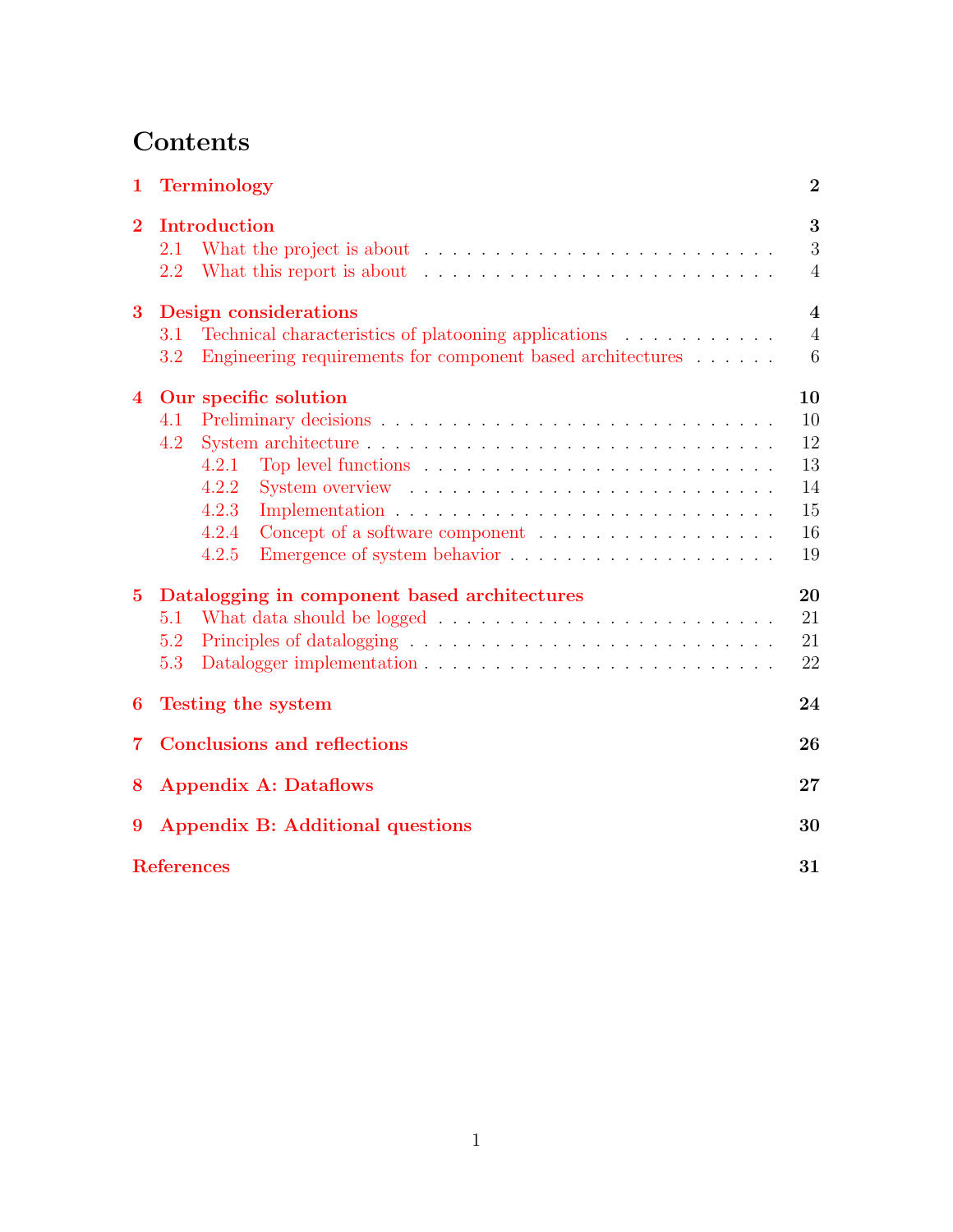# <span id="page-3-2"></span><span id="page-3-0"></span>1 Terminology

<span id="page-3-1"></span>The following terms occur throughout the document

Architecture The definition of an architecture used in ANSI/IEEE Std 1471-2000 is: "The fundamental organization of a system, embodied in its components, their relationships to each other and the environment, and the principles governing its design and evolution."

This document, however, uses the  $TOGAF[1]$  $TOGAF[1]$  sense of the term, which embraces but does not strictly adhere to ANSI/IEEE Std 1471-2000 terminology. In TO-GAF, "architecture" has two meanings depending upon its contextual usage:

1. A formal description of a system, or a detailed plan of the system at component level to guide its implementation

2. The structure of components, their inter-relationships, and the principles and guidelines governing their design and evolution over time.

- Software component A component is a basic unit of functionality which executes one or more (real-time) programs in a single thread.[\[2\]](#page-31-1)
- Software framework is an abstraction in which software providing generic functionality can be selectively changed by user code, thus providing application specific software. It is a collection of software libraries providing a defined application programming interface and is used to build the standard structure of an application.[\[3,](#page-31-2) [4\]](#page-31-3)
- Middleware is computer software that connects software components or applications. It is used most often to support complex, distributed applications.
- **Realtime toolkit** is a part of the Orocos<sup>[\[5\]](#page-31-4)</sup> software framework. It provides a  $C++$ framework, or "runtime", targeting the implementation of (realtime and nonrealtime) control systems.
- Ego vehicle is a fancy way of saying "our" vehicle
- Datalogging storing of data flowing within the system for purposes of future retrieval, visualisation or processing
- HMI stands for Human Machine Interface, and refers to the technologies that permit interaction between a human being and a machine. This generally is in the form of graphical displays and control panels.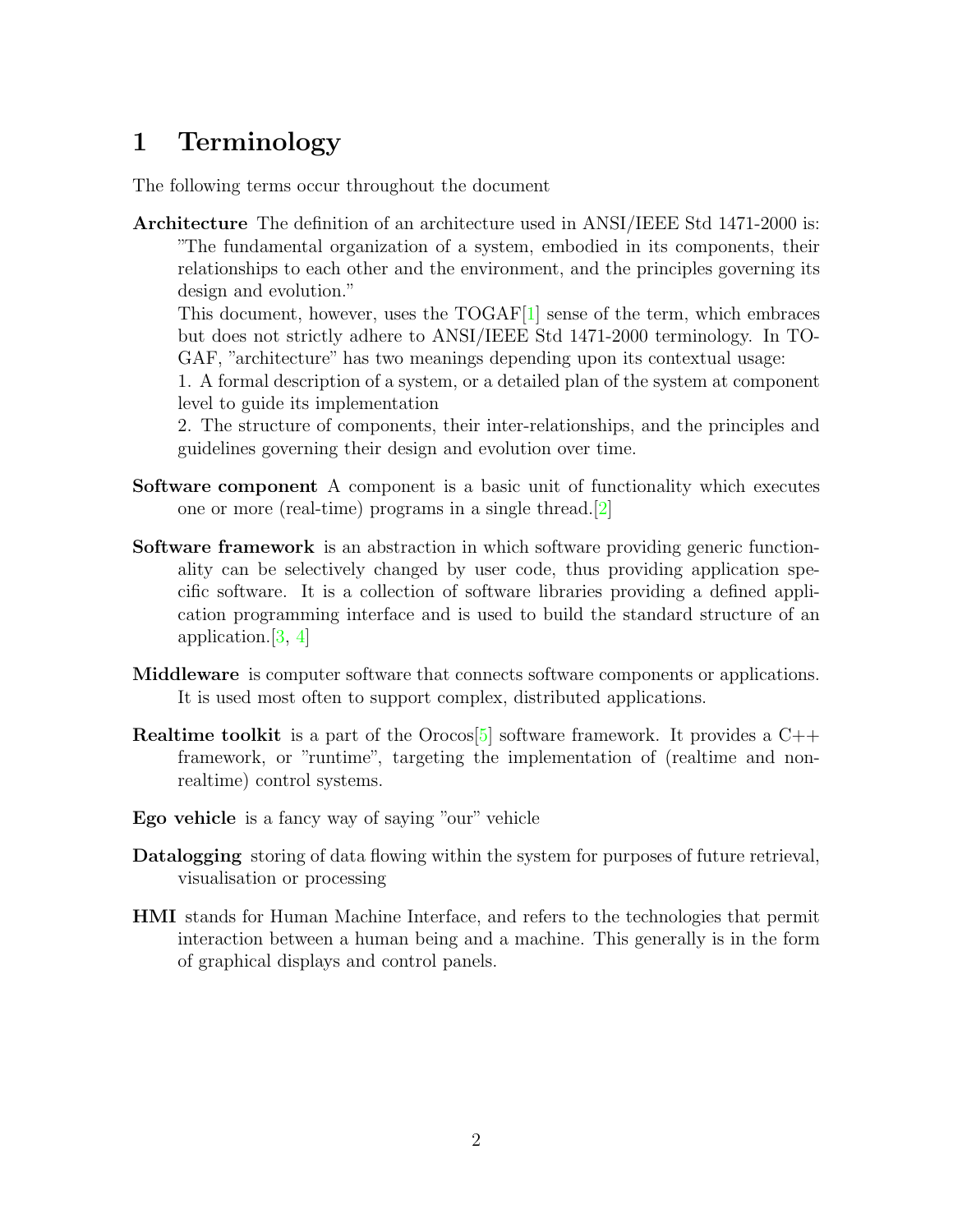## <span id="page-4-3"></span><span id="page-4-0"></span>2 Introduction

### 2.1 What the project is about

The Scoop project was initiated in order to create a participating entry in the Grand Cooperative Driving Challenge  $(GCDC)[6]$  $(GCDC)[6]$ . The GCDC is a situation where multiple vehicles drive cooperatively in a platooning scenario. The terms 'cooperative driving' and 'platooning scenario' will now be explained, before proceeding further.

- Cooperative Driving is a driving condition where vehicles can communicate with other vehicles  $(V2V)$  and also with the surrounding road infrastructure  $(V2I)$ . This communication can take place over a variety of wireless media and can be used for vehicle motion control, among other things.
- Platooning scenario is one possible scenario in cooperative driving. In this scenario, vehicles drive one after the other, where the first vehicle is denoted as the 'lead vehicle'. The lead vehicle is generally driven manually. The rest of the vehicles follow the lead vehicle autonomously. The lead vehicle and the following vehicles together form a 'platoon'. It is useful in a rough way to think of a platoon of vehicles as a 'road train'. A platoon on a road can split into multiple platoons, merge with other platoons etc. The platoon must obey the local road laws, respect speed limits, react appropriately to traffic lights and so on.

<span id="page-4-1"></span>Cooperative driving and platooning scenarios have a variety of benefits for road traffic and the environment. The benefits include reduced traffic congestion, lower emissions and fuel consumption as well as safer driving.

<span id="page-4-2"></span>The GCDC is organized by TNO of the Netherlands[\[7\]](#page-31-6). In the GCDC, teams from all over Europe participate with their vehicles. TNO provides the lead vehicle and the vehicles of the participating teams will be the following vehicles in a platooning scenario. The lead vehicle may try to induce oscillations in the platoon by means of erratic driving. The resulting effect on the platoon will be a function of behaviors of each following team vehicle. TNO then uses a number of criteria to determine which vehicle performs the best with respect to automated driving in a platoon. Detailed rules of the competition can be found in the GCDC rules and technology document[\[16\]](#page-32-0).

The GCDC is challenging because the platoon as a whole must function, despite the fact that no vehicle has precise control over the motion of other vehicles in the platoon. The vehicles exchange data continuously using standardized specifications, but the control strategies and implementations of each participating team/vehicle are different.

The first GCDC was held in May 2011 at Helmond, the Netherlands. One of the participating teams was Scoop. Scoop was comprised of researchers and engineers from KTH and Scania CV AB. The team vehicle was a Scania R730 series truck. This is a state of the art commercial product from Scania, which was further modified with functions to enable autonomous driving in a platoon.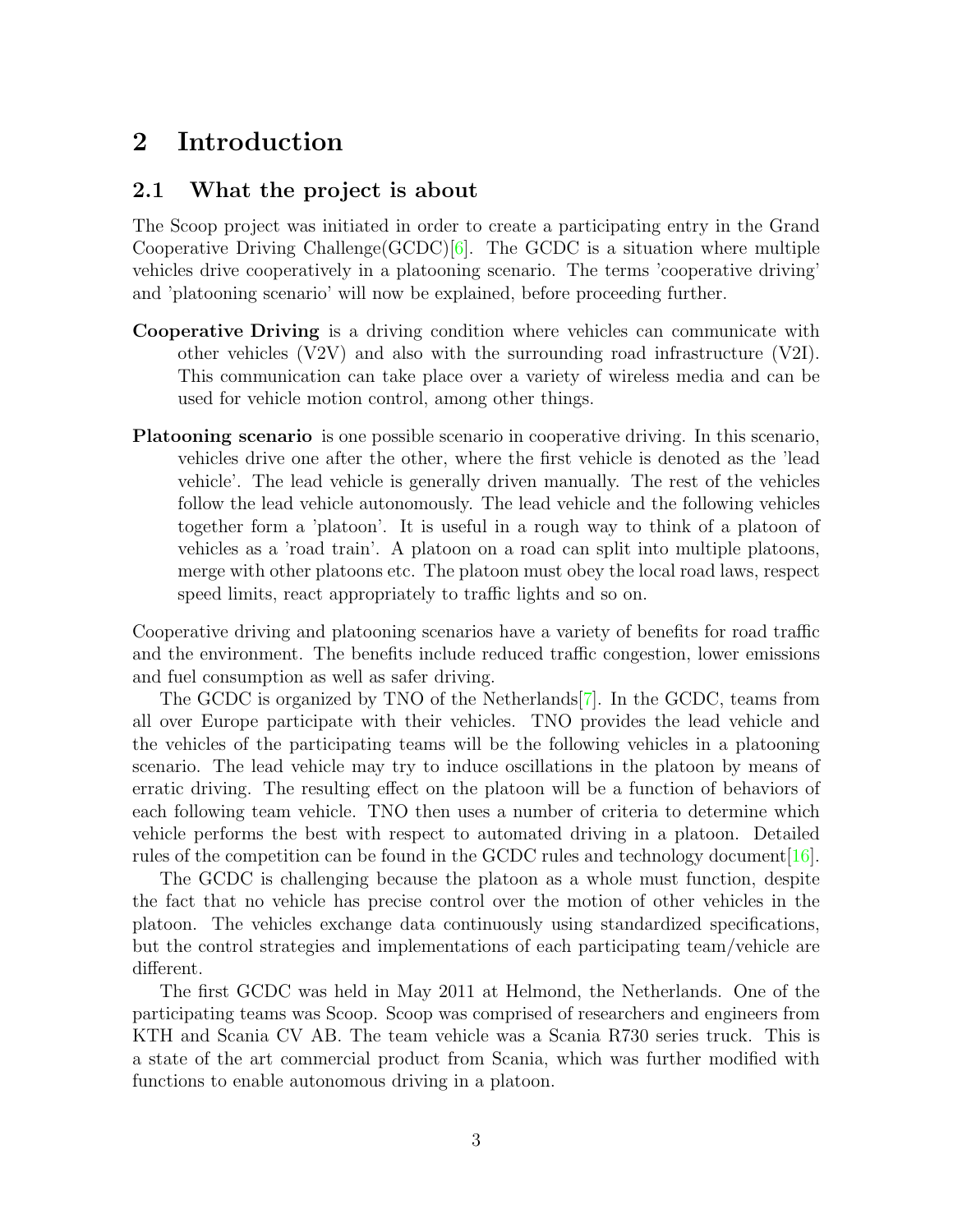### 2.2 What this report is about

This report deals with the technical solution that was implemented for the GCDC 2011. Some reflections on the design process are also included. The goal of the report is to make the user understand the technical solution and the motivations behind the design choices made. Individual technologies are not descibed in depth, but adequate references are provided where necessary.

Section [3](#page-4-1) presents some technical characteristics of platooning applications, followed by engineering design considerations for the component based architectures.

Section [4](#page-10-0) describes the specific solution we implemented. It begins by listing and motivating some preliminary decisions followed by a description of the implementation. It concludes by showing how the solution leads to a realization of the desired functionality.

Section [5](#page-20-0) elaborates on the specific topic of datalogging in component based architectures. It describes what kind of data should be logged and some principles of datalogging relevant to component based architectures.

Section [6](#page-24-0) describes how the system was tested. Section [7](#page-26-0) mentions some reflections on the design process as well as the solution and concludes the report.

# 3 Design considerations

This chapter presents some design considerations that affect the specific solutions presented in later chapters. The intention is to set a context for describing the solutions that follow.

### 3.1 Technical characteristics of platooning applications

Platooning applications inherit characteristics from the automotive domain. Some characteristics of the automotive domain are discussed in  $[17, 20, 18, 19]$  $[17, 20, 18, 19]$  $[17, 20, 18, 19]$  $[17, 20, 18, 19]$  $[17, 20, 18, 19]$  $[17, 20, 18, 19]$ . Additional characteristics especially important for platooning applications are mentioned below

- 1. There is little, no or mostly unpredictable control over the behavior of other vehicles in the platoon. The only certainty is the ability to control the ego vehicle, and broadcast information about it. Despite this, it is the responsibility of all platooning systems to maintain the integrity of the platoon.
- 2. The development of platooning systems is practically always a mixture of visual programming methods (Simulink etc.) and hand coding. The architecture should enable smooth integration of the artefacts produced by both methods.
- <span id="page-5-0"></span>3. A platooning system is made up of a mixture of tasks. Some tasks have hard real-time constraints, some are soft realtime, while others are not generally time critical.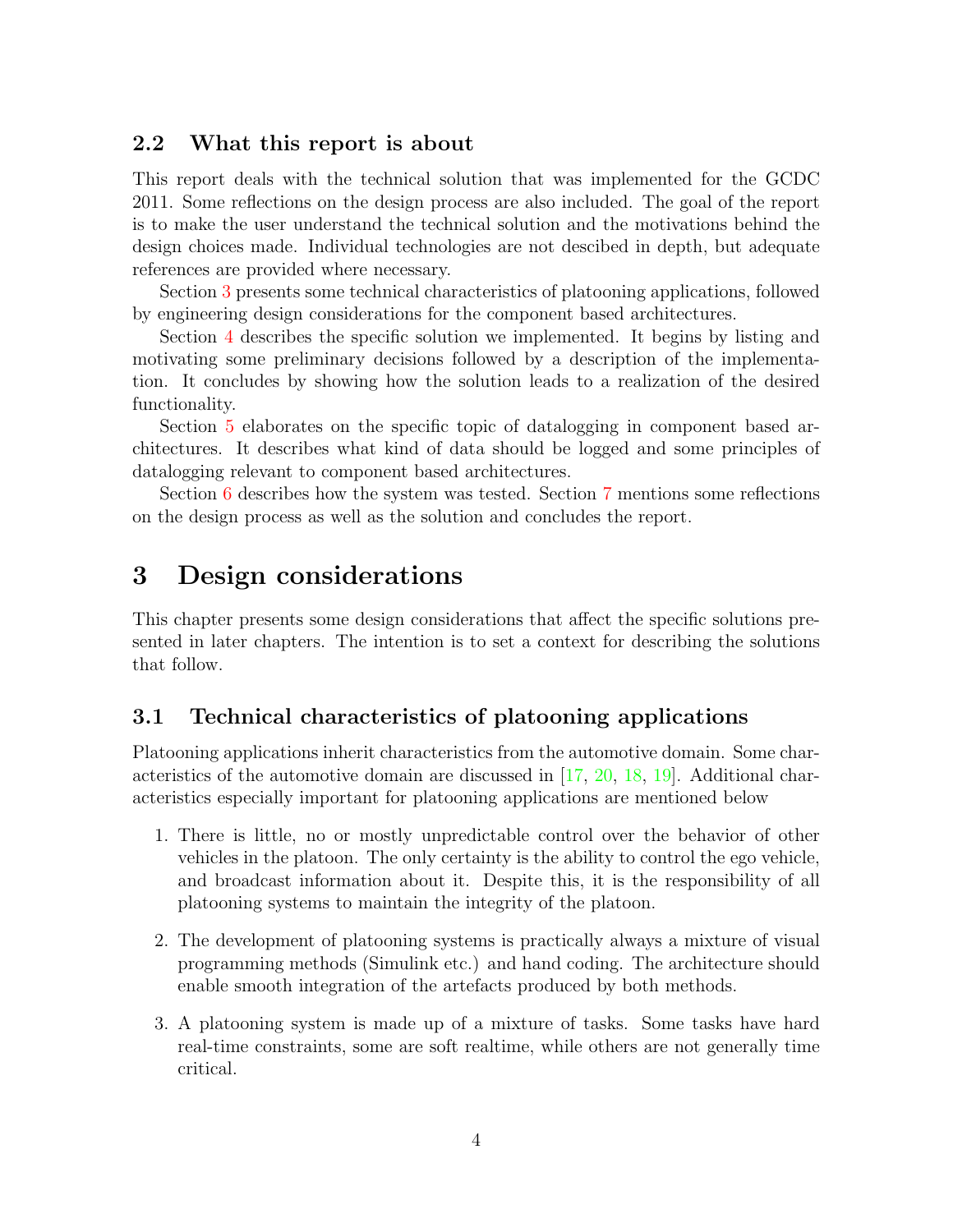- 4. A platooning application is developed as an optional feature to an existing vehicle platform. Therefore, the onus on the architect is two-fold
	- (a) The platooning system should conform to the existing architecture, its possibilities and limitations
	- (b) The platooning system should not dictate changes or otherwise impact the existing system to the maximum extent possible
- 5. The design of a platooning system is significantly affected by the sensors used to obtain a "world-view". For example, a system using a camera would differ from a system using a radar, which in turn would be different from a system using a bank of lasers. It is therefore important to have a flexible data fusion component, yet keep the rest of the system invariant to its changes.
- 6. A platooning application mixes safety critical and non-safety related functions. A strict awareness needs to be maintained of this fact when developing the architecture, because the impact goes beyond obvious technical matters and affects processes like certifications.
- 7. Platooning applications integrate domain expertise. Therefore, the architect needs to have sufficient knowledge of all domain functions; mere knowledge of functional and/or behavioral requirements is not sufficient to create the architecture.
- 8. Platooning applications involve an inherent safety paradox. Ideally, a system should not depend on external input to assure its own safety. However, a platooning application must do so. It is a design challenge to make the system as safe as possible, without making assumptions about the quality and trustworthiness of incoming data.
- 9. A platooning application is closely related in concept to an autonomous system. Therefore, the presence of a system ego is needed in some form or the other. In other words, there must be a system component that knows what functions the system-as-a-whole is supposed to perform, and how those functions are done by the system.
- <span id="page-6-0"></span>10. A platooning application is characterized by distributed, hierarchical control. The platooning controller takes decisions and creates setpoints for high-level motion variables, like speed, acceleration etc. However, the actual regulation of these variables occurs in controllers that are completely distinct from the platooning controller
- 11. A key differentiator for a platooning system is the need to percieve the environ-ment and form a world-view from fairly limited sensor input<sup>[1](#page-5-0)</sup>. Therefore, it is

<sup>&</sup>lt;sup>1</sup> as compared to the perception abilities of a human driver.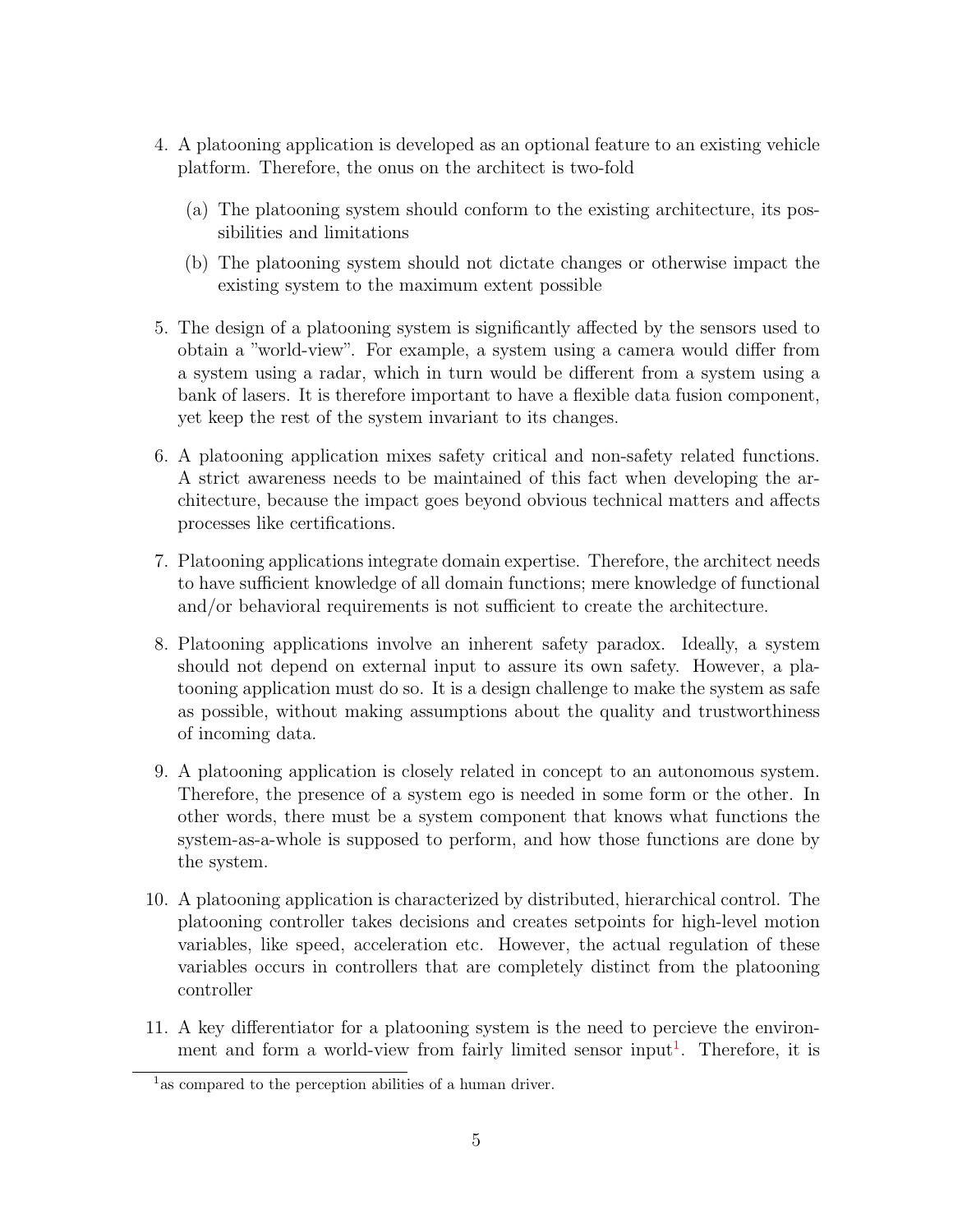necessary to have a lot of trust in sensor data (e.g.: There really is no car in front of us.) However, the reality is that the sensors in use provide reliable data only under a subset of circumstances that occur while driving in a platoon. Therefore, redundancy, multiple sensors, fusion and above all, reasoning on received data is an unavoidable part of a platooning system

- 12. In addition to the accuracy of input data, it is also necessary at all times to maintain the accuracy of the data being broadcast from the platooning system, because this is used by other vehicles in the platoon
- 13. The development, testing and verification activities for a platooning system are entirely governed by the datalogging and visualization infrastructure. Although not a part of the final product, good datalogging tools and frameworks are crucial during the development phase. As such, the architecture must have native support for datalogging.
- 14. Data, control and computation need to be handled separately within the architecture. A platooning system is a mix of time and event triggered control. The specification and design of inter-component interfaces is driven primarily by data, while the scheduling of the components and their priorities are driven primarily by control and computation requirements
- 15. A platooning application involves heavy parameterization and the architecture should support live calibration methods so that parameter values can be correctly decided during live tests of the system
- 16. A platooning system needs a human machine interface (HMI) that can be used to make the human driver aware of what the system is doing. Since the vehicle already has an HMI, which is part of its existing architecture, decisions need to be made on the HMI specification of the platooning application and whether it can fit into the existing HMI scheme
- 17. The platooning system should ideally be able to determine which of its constituent components are working properly and use that as a basis for system behavior. Thus, it should be possible to gracefully degrade functionality based on the health of monitored components

### 3.2 Engineering requirements for component based architectures

When talking about embedded systems and software development, engineers often use phrases like, "This system is a joy to work with." or "Working with this code is like kicking a dead whale down the beach." Such statements indicate that there are certain systems and implementations that are 'better' for engineering work. Words like 'elegant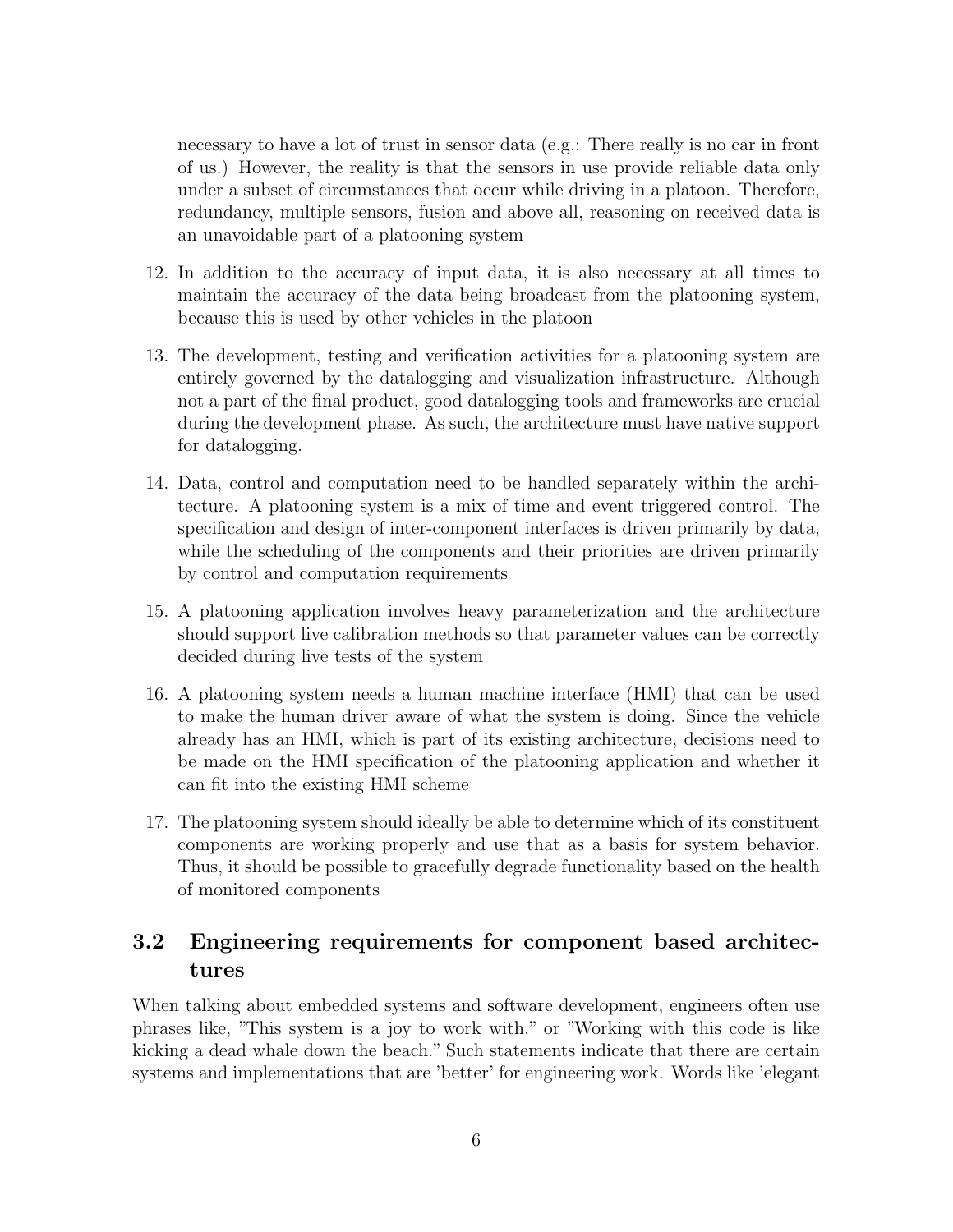design', 'feels good' creep in, without there being an objective set of metrics for what they mean.

This section stems from the experiences of the authors in designing embedded systems. The authors feel that if the requirements listed below are fulfilled, the system will be more 'pleasurable' to work with, than if these requirements are not fulfilled. These requirements may or may not have a direct relation to customer requirements or other requirements of the product, but they enable smoother and more satisfying work during system development, testing and debugging. Some reasoning is given for stating each requirement. This reasoning is not comprehensive. There may be many more reasons for a requirement, than stated here.

1. The system should be implementable with existing tools.

Most experienced developers already have a 'bag of favorite tools and tricks' which they try to apply to the new systems they are developing. It is often far easier to design an architecture keeping in mind the capabilities and limitations of the tools that may potentially be used for the project. Contrast this approach where the architecture is designed in 'free space', whereupon it is often realized during the implementation that no single (or multiple but compatible) tools can get the job done. This results in quickbrewed solutions in place of tested and well-maintained ones for problems that could have been solved using the latter. Good developers like to reuse trusted, 'has worked before' solutions and having to use something else just because the architect 'didn't think of it' is a cause of frustration.

- 2. There should be flexibility throughout the Design and Development process. Once the rough skeleton of the architecture has been decided, it is time to start with the implementation without waiting (or even attempting) to refining it down to the finest detail. During the D&D of most new projects, all information about all project aspects is not (and can not) be known in advance. Therefore, attempting to refine the architecture prior to learning the lessons that are learned during development is a recipe for rework. Flexibility implies the ability to refine the architecture as it is developed, using the lessons learned during development.
- 3. Evolvability must be a deliberate design decision.

Often, the customer does know tacitly what is needed, but the specification may not be comprehensive enough. If the system is closely engineered to the specification, then addition of new features that the customer has 'just realized that he wants' can be a problem. If the architecture is not designed for evolvability, this either results in 'quick hacks' to 'get this specific task done' or a costly and time consuming redesign. The latter will then be susceptible to the same problem and the former method of using quick and dirty hacks often gets repeated till the system becomes an unmanageable mess that has to be redesigned. Therefore, the architect can save trouble all around, if evolvability has been built into the system, for some defined boundaries of 'evolvability'. This is especially true for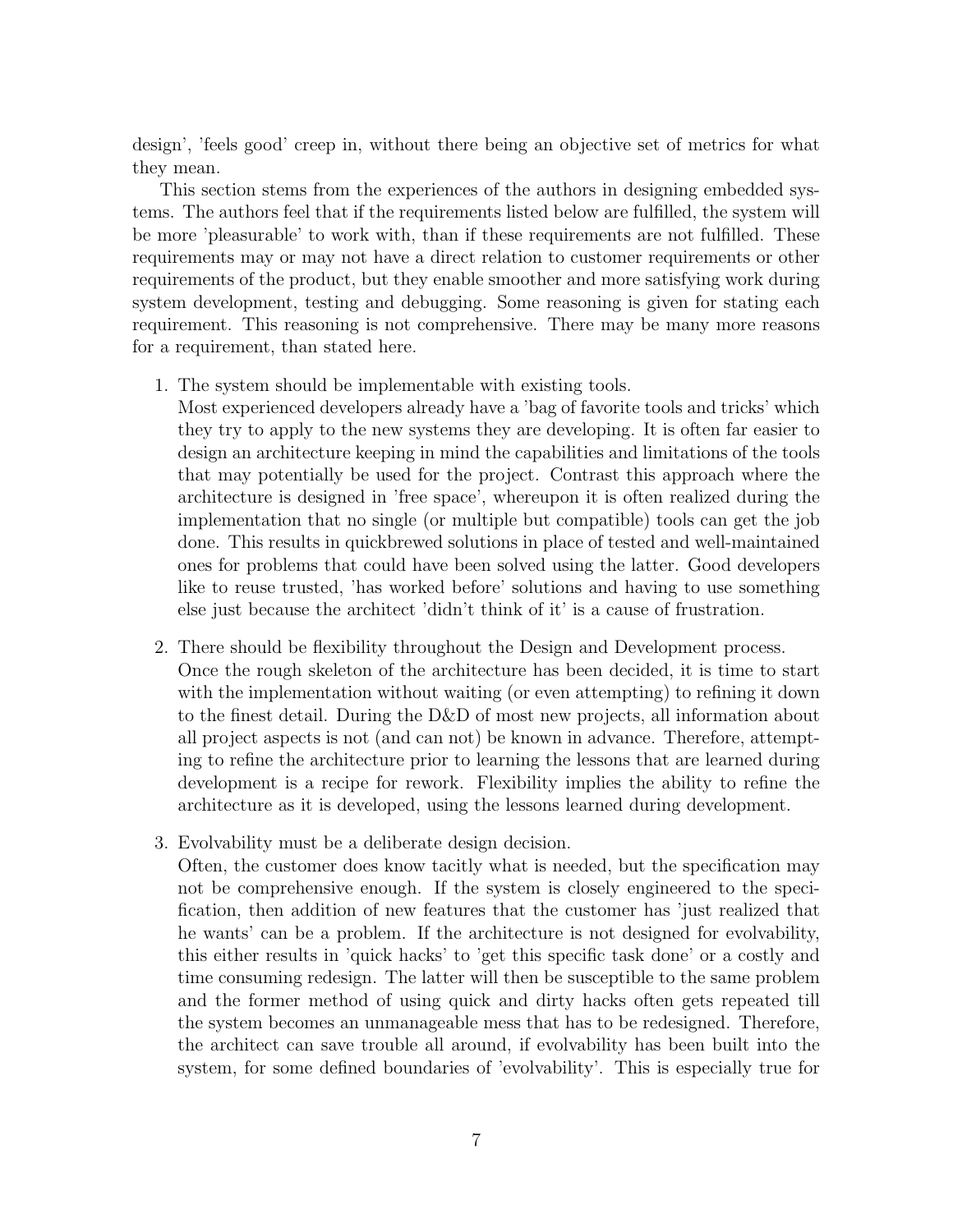products characterized by the use of common components and platforms, which are reused in different product variants.

4. Dynamic architecture changes.

This refers to the possibility of changing the inter-component connections to give rise to new system behaviors. Such possibilites are enabled by making sure that the components in the architecture are self-contained. There should be minimum dependence on other components and it should never be necessary for a component to know the inner working of another component. In the extreme case, a component need not know where its input data comes from and who consumes its output data. When components are decoupled to a great extent, the system developers are free to throw a bunch of components together and decide how they should be strung together to generate different system behaviors. The use of supervisory components then enables dynamic changes to component assemblies leading to adaptable, robust systems.

5. It should be easy to swap algorithms.

The most optimal algorithm for a given task may be a topic of research while the architecture is being designed. Alternatively as the system is deployed, newer algorithms may come to the fore. Sometimes, it is necessary to evaluate differing algorithms keeping the rest of the system constant. It is therefore a good idea to separate the algorithm from the architecture. Providing well defined 'slots' to run algorithms provides a way to execute/test various algorithms. This is consistent with the principles of flexibility and evolvability.

- 6. Ability to be implemented in existing frameworks like AUTOSAR This isn't really a strict requirement, but is a 'nice-to-have' property of component based architectures for automotive solutions. AUTOSAR is rapidly becoming the upcoming standard for implementing automotive software and it is a good thing if the architecture can be implemented in AUTOSAR without extensive reworking.
- 7. Ability of real-time interaction with the architecture Real-time interaction is the ability to start, stop, examine and modify components while the system is executing. This not only saves time during system tuning (by avoiding the stop system, change values, recompile, re-execute cycle), but also provides an insight into the system operation as it executes. In a sense, such a real-time interaction is 'debugging on steroids' and can be used to quickly isolate problems and causes of erratic system behavior.
- 8. Ability to include autogenerated components There are many parts of a modern embedded system that may not be handcoded. For example, control components are often designed as block diagrams in Simulink. However, if these parts can be included in the framework with further manual intervention, the system development efforts are reduced.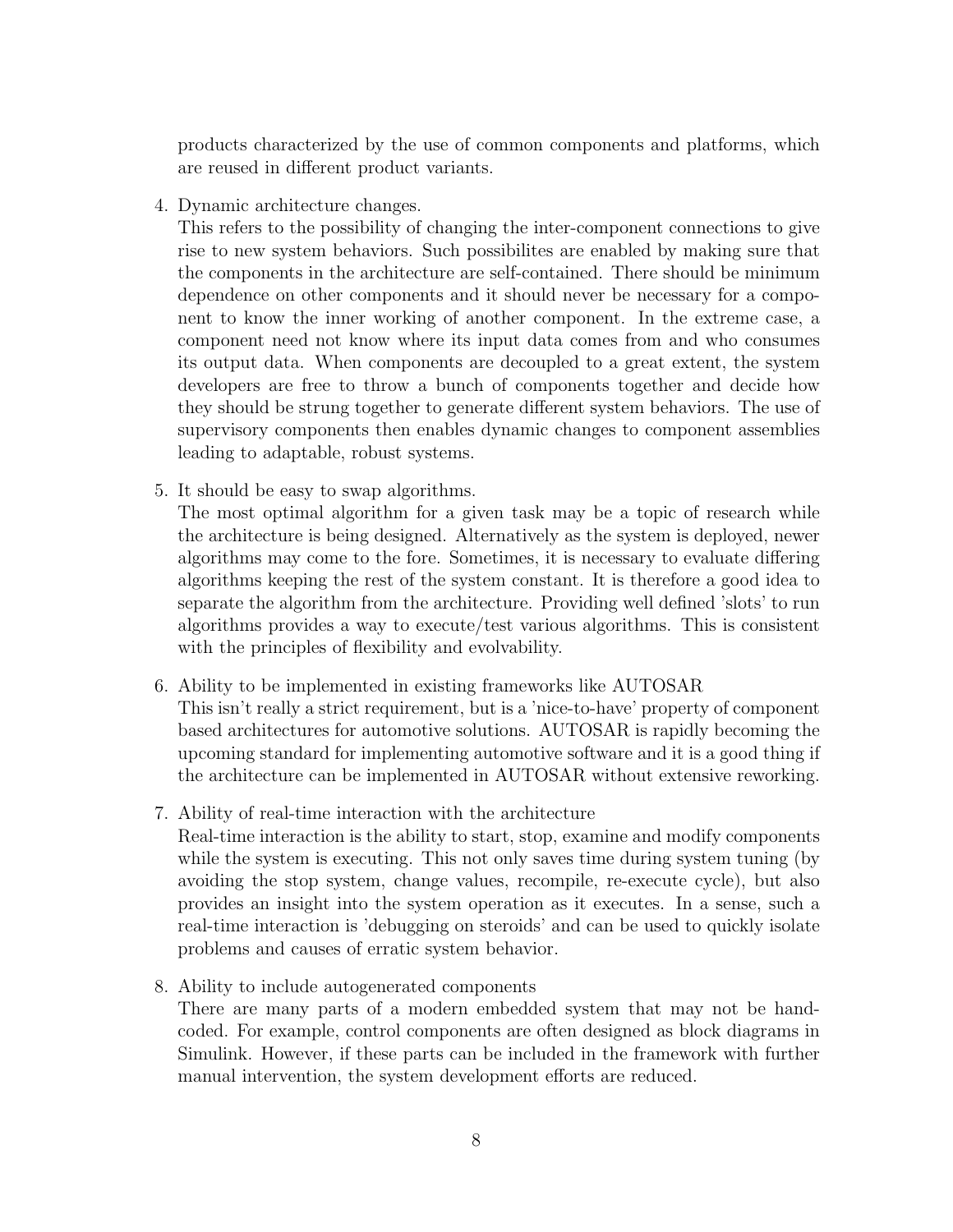<span id="page-10-2"></span>9. Implementation documentation autogeneration

<span id="page-10-0"></span>The actual source code of an executing system is its ultimate reference and documentation. Architectural description documents are very useful to understand system design concepts, however, these documents often get out-of-sync with the current implementation for a variety of reasons. Additionally, certain finer implementation level detail may not be documented in any architecture description. Therefore, it is advantageous to be able to generate some form of documentation from the actual source code of the implementation. The tools and frameworks used for the implementation should support the creation of such automated documentation.

10. Diagnostic/Monitoring services

<span id="page-10-1"></span>The architecture should permit the examination of the health and status of each component. In case of reported or suspected problems with a component, there should be means to run diagnostics to assess the extent of the problem and reason about its consequences. Having this facility enables the design of robust architectures, with the possibility of graceful degradation in performance, when errors occur.

11. Ability to satisfy timing constraints

In case any of the components need to run time critical tasks, the design should not be limited because the component framework does not support realtime operation. Therefore, it should be possible for the architectural framework to mix together realtime and non-realtime components, satisfying the timing constraints wherever applicable.

12. Platform services-scheduling, memory management etc.

Either the component framework or the underlying operating system should take care of basic services like scheduling, memory management etc. This leaves the architect free to focus purely on the component based design within the limits of the framework.

13. Ability to reuse existing code

Some frameworks are so specialized that they no longer support the possibility of using third party or legacy code. When implementing a new system, it beneficial to reuse as much existing code as possible. Doing so not only conserves time and effort, but also provides some defence against bugs, since the reviews and maintainence of third party code, like software libraries, is often superior to what can be managed by the project team.

14. Minimum impact on existing infrastructure

The introduction of a new framework should be as minimally intrusive into the existing infrastructure as possible. This makes it possible to gradually evolve the architecture of the entire system. Designers of established products often frown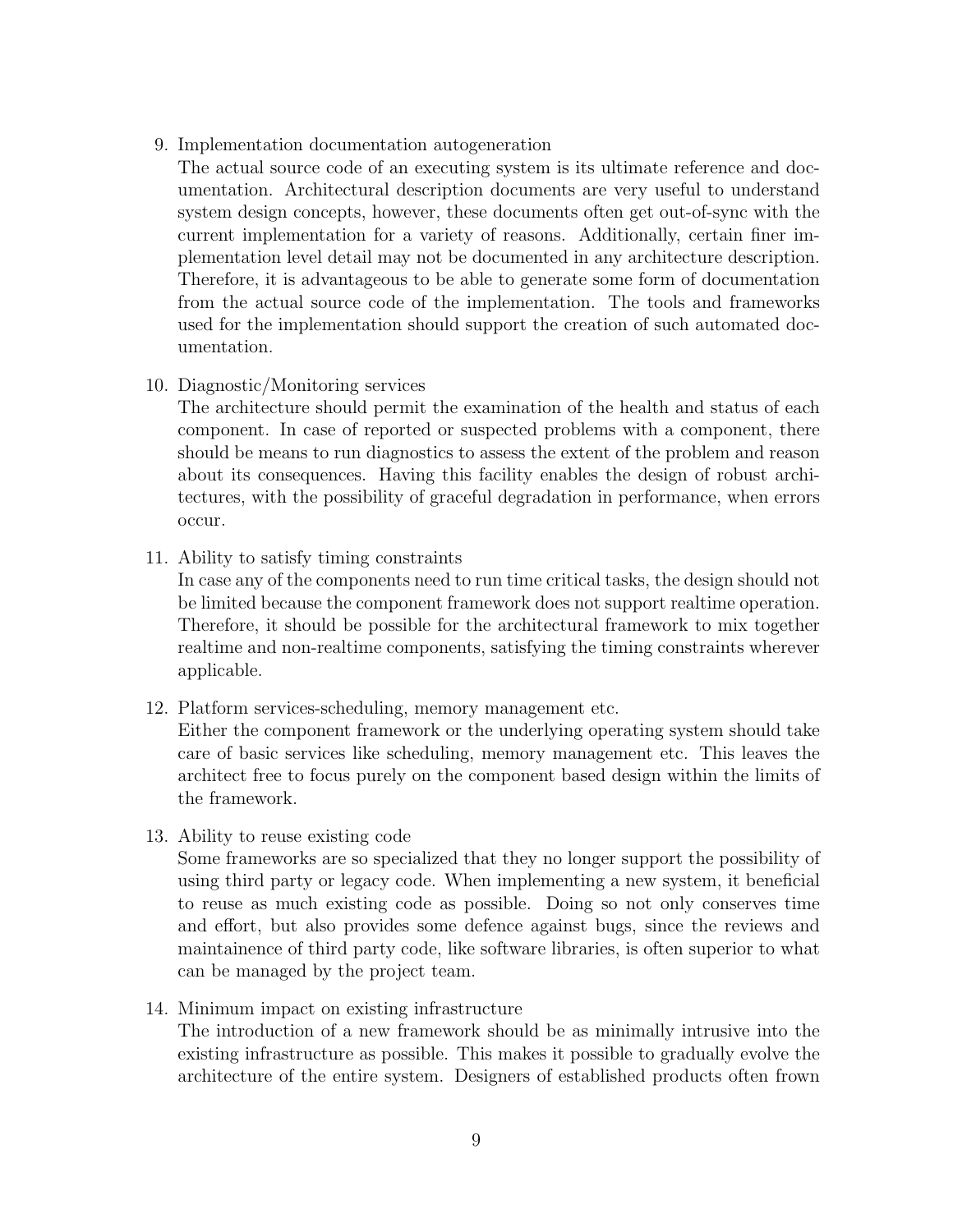<span id="page-11-0"></span>upon large changes and having a minimally invasive method to add functionality makes for a safer upgrade path for existing products.

### 4 Our specific solution

This section describes the specific solution we implemented. The description begins with some preliminary decisions based on constraints, developer preferences and long term interests.

The reader will notice how the theoretically large set of choices is actually quite narrow in practice. This is because one choice often constrains another. For example, when you choose to use a certain readily available framework, you must often use the programming language the framework was written in.

### 4.1 Preliminary decisions

- 1. The software platform of choice should be capable of supporting real-time operation, should that prove necessary. It should be possible to use existing tools and software libraries to prevent re-inventing the wheel unless absolutely necessary. Finally, the entire software ecosystem should preferable be open-source and freely modifiable, because this leads to a great many benefits while preventing vendor lock-in[\[8\]](#page-31-7). Based on these considerations, GNU/Linux is the only mature candidate for consideration. It has the widest choice of pre-existing software needed to support the task at hand. The  $802.11p$  protocol driver [\[15\]](#page-31-8) is currently only available for the Linux kernel. GNU/Linux was also the preferred choice of the lead developers, for reasons of familiarity and ideology.
- 2. The architecture should be component based, with good separation of concerns between the components. (The concept of a software component is extensively described in subsection [4.2.4.](#page-16-0)) The system behavior would result from interaction among the components. To support this design, there was a need for a mature component based framework that enables easy creation of components and provides a way for the components to interact with each other. Furthemore, the component based framework should be able to take advantage of the underlying operating system's realtime capabilities and provide realtime execution of the components and inter-component communication. The framework should be cross-platform capable, to facilitate easy migration of the solution to other operating systems in future, should it prove necessary. Based on these considerations, the OROCOS framework $[5, 21]$  $[5, 21]$  $[5, 21]$  was selected, since it is the only open-source framework that fulfils the requirements. Orocos has been successfully used in similar projects in the past and has an active user community and support base.
- 3. Most realtime code for Linux is written either in C or  $C_{++}$ . The orocos framework is coded in  $C++$  and orocos based applications must be written in  $C++$ .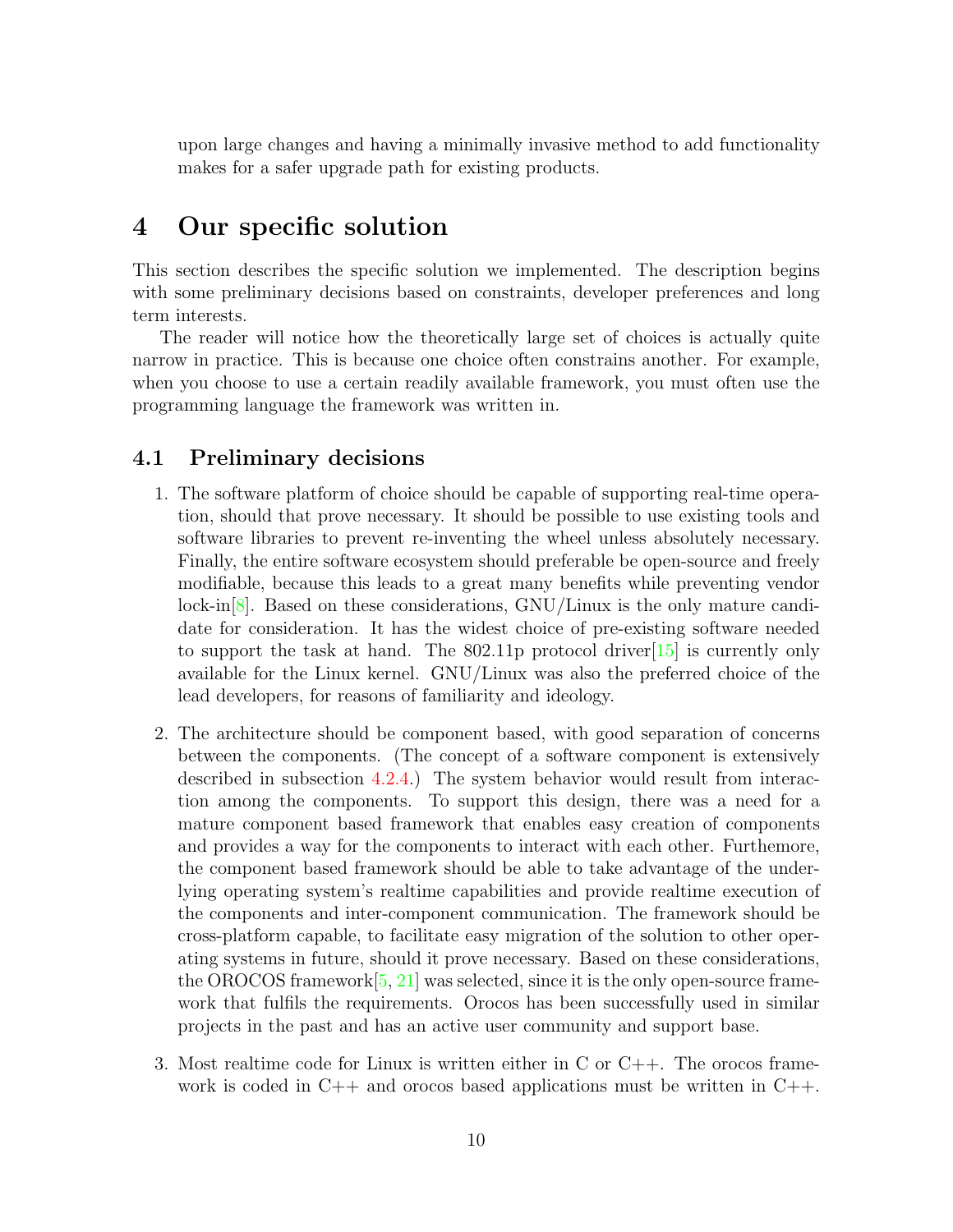<span id="page-12-1"></span>Therefore, C++ naturally falls out as the programming language of choice.

- 4. The Boost programming libraries[\[9\]](#page-31-9) are cross-platform, peer reviewed and highly regarded among C++ programmers. Boost provides many (if not most) commonly used facilities required by a complex  $C++$  program and does so with exceptionally high quality. Therefore, Boost must be used wherever it can. Given the extraordinary support provided by Boost, 'C++ with Boost' turns into a self-reinforcing and justifying combination.
- 5. Data exchanged among components should be in the form of opaque structures with accessors. An opaque structure is a structure whose internal reprsentation is not known to the user, and the data in the structure is extracted by means of dedicated functions, called accessors. This enables changing the way data is stored without changing all the code that accesses the data. It also enables actions like serializing the transferred data (more on this in section [5\)](#page-20-0) without being aware of the actual data content and organization. Google protobufs[\[10\]](#page-31-10) or boost serialization library  $[11]$  provide convenient classes for creating seriazable objects. Furthermore, the classes are extensible from a base class, enabling creation of multiple class types that share common access methods.
- 6. It should be possible to log all data exchanged between components. Additional (perhaps temporary) data generated by a component during operation, including status and error messages should also be logged. The data logging mechanism should not significantly affect the system performance, and the system should be capable of running without the logging mechanism. Furthermore, it should be possible to transmit all data to be logged to another system, where it can be saved, replayed and analyzed. It should be easy to add/remove data types and structures to the logs. Based on these requirements, dedicated datalogging channels are created from each component to a datalogging component. The datalogging component then uses the google protobuf object methods to serialize the data over a TCP/IP socket. A number of small 'consumer' programs would be written for accessing the log data and storing/visualizing/processing it as necessary.
- 7. The developed architecture should be easily transferrable to an AUTOSAR implementation. This is a requirement because once the system goes beyond the prototyping phase, it tends to be implemented in AUTOSAR, which is the upcoming implementation standard in the automotive industry. It is very inefficient if the prototyped system needs to undergo an architectural change before it can be implemented 'for real'.
- <span id="page-12-0"></span>8. The Human Machine Interface (HMI) to the system should be completely independent in design and execution from the core system. It should not affect the execution of the core system in any way. As long as the core system provides the information sufficient for an HMI, the actual HMI implementation can be done independently on a distinct hardware/software setup. Based on this requirement,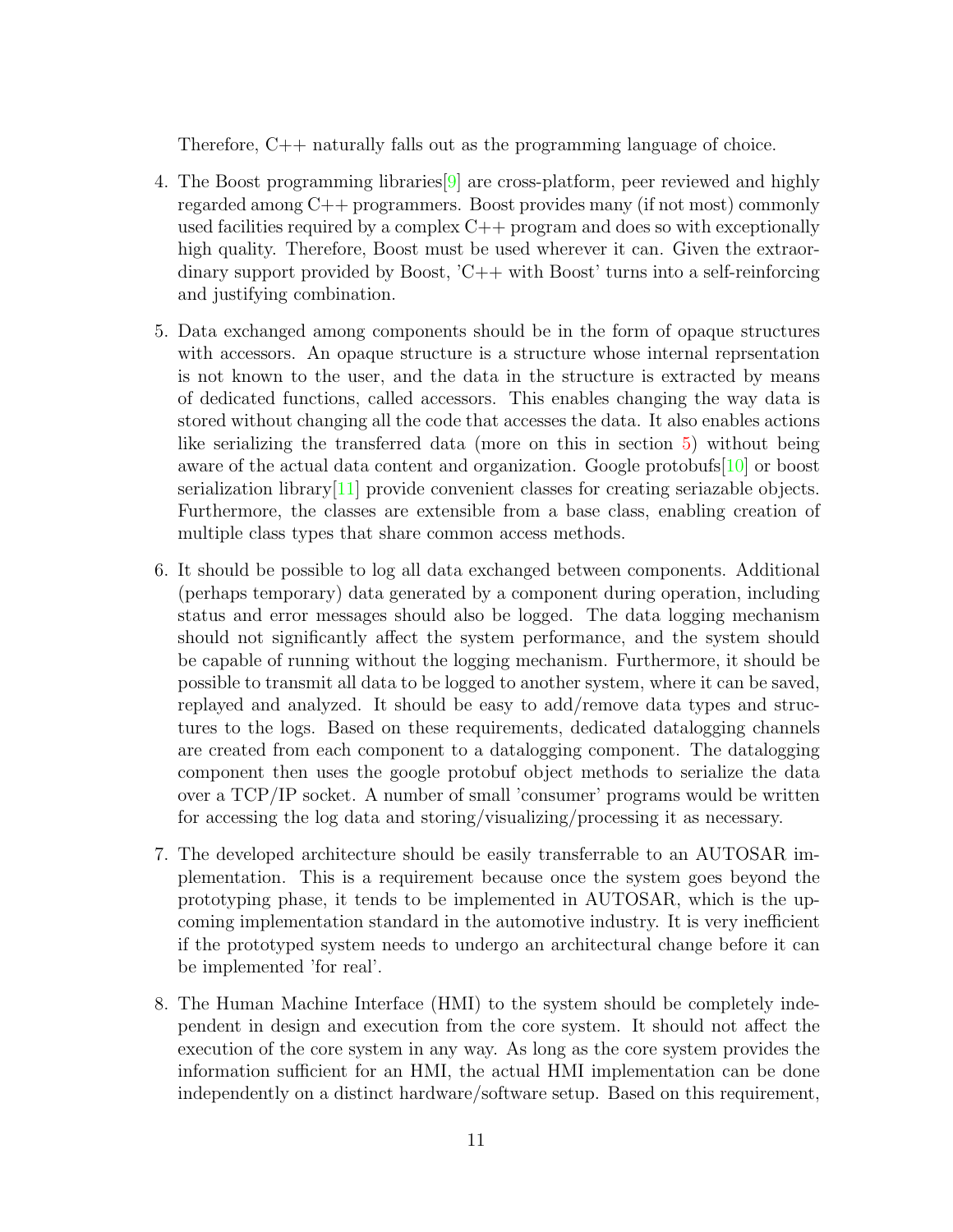an HMI program would be created that scans the log data from the datalogger component's TCP/IP stream and displays it to the driver. The program would be run on a different computer.

- <span id="page-13-0"></span>9. The system should be designed and coded in a 'realtime friendly' manner. Realtime friendly means not having to change the design or the implemented code, should the system be moved to a real-time platform. This means that the developed solution can initially be tested on a non-realtime kernel and then on a realtime kernel if necessary. Thus, merely booting with a different kernel and/or recompiling should be all it takes for transforming between realtime and nonrealtime operation. Examples of realtime friendly coding are: no memory allocation in dynamic code, usage of non-blocking functions only and so on.
- 10. The developed software system should use the services of existing system daemons as much as possible, unless overriding technical reasons against their usage are present. There is a gps daemon  $[12]$  that can already connect to different types of gps units and serve their data. Therefore, the gps daemon must be used instead of writing code to communicate to the device directly. The Network Time Protocol  $(NTP)$  daemon $[13]$  exists to synchronize the system clock with an external source, therefore it must be used to synchronize the system clock with the gps, instead of writing code to do that. The same argument goes for usage of the calm daemon for wireless communication.
- <span id="page-13-2"></span>11. The control part of the system must be executed in an ECU. This is because the control system will be designed in Simulink and established methods exist to translate the Simulink design into a real-world executing system. Re-implementing the Simulink design manually in  $C_{++}$  simply because the rest of the system is in  $C_{++}$ doesn't make sense when ECUs and associated tool-chains are readily available. This decision splits the system hardware into two: A part that executes Linux, and another that executes the Simulink control models.
- 12. Since CAN is the established communication protocol for an ECU, the communication between the Linux computer and ECU will be over CAN.
- 13. Finally, the cooperative driving solution should make minimum modifications to the existing truck system. Preferably, the solution should be 'plug-and-play', taking over certain system functions when it is plugged in.

These preliminary decisions impose several tight constraints on the system design. This is good because they narrow down the possible design space, enabling us to move on to the next iteration of the design.

### 4.2 System architecture

<span id="page-13-1"></span>In this description of the system architecture, we first look at the top level functions that need to be realized. This is followed by a system overview for realizing these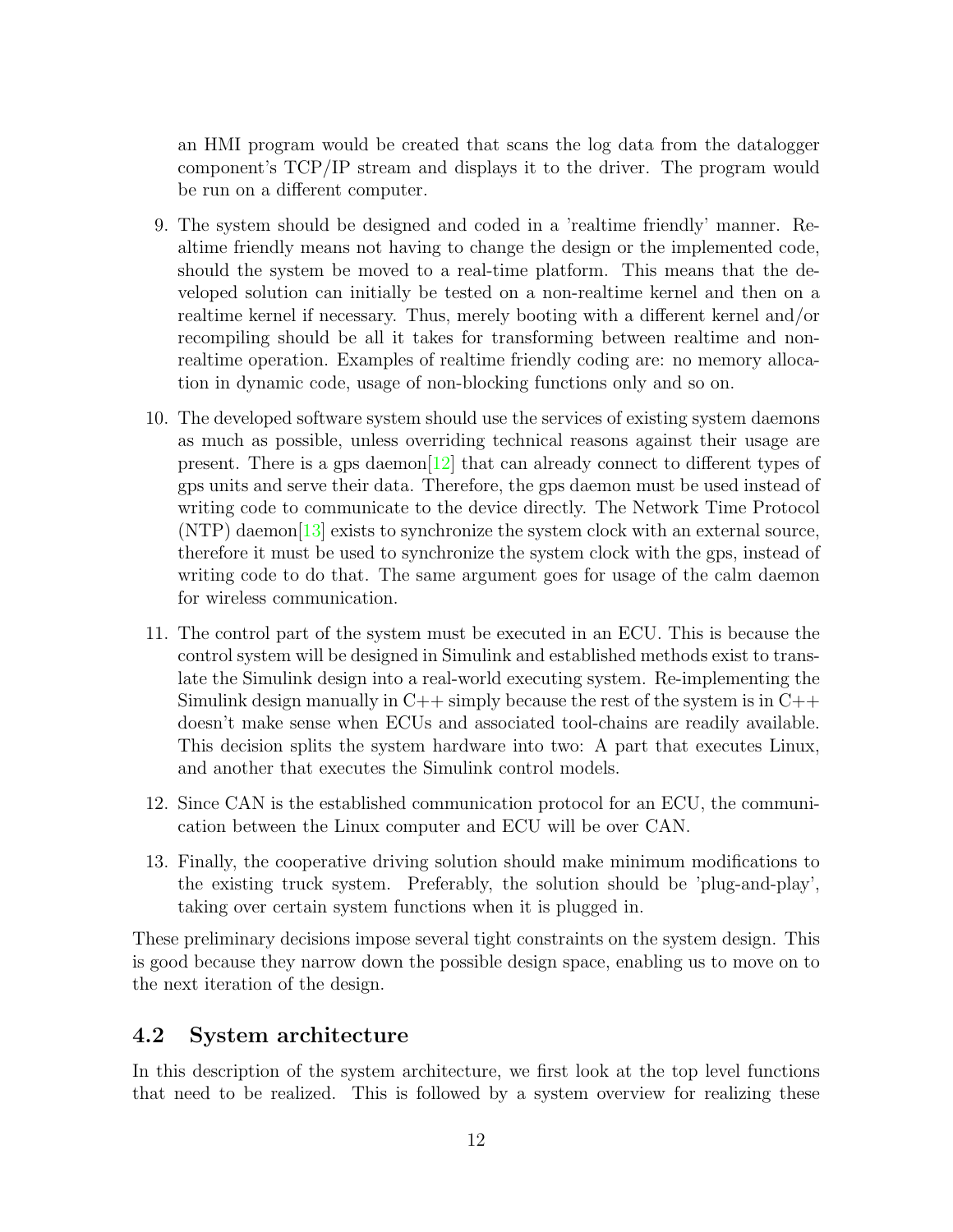functions. Finally, we describe the specific implementation of the architecture.

#### 4.2.1 Top level functions



Figure 1: Function Structuring

The five main functions needed for a platooning application<sup>[2](#page-13-1)</sup>, as shown in figure  $1$ are

- 1. Information gathering
- 2. Estimation
- 3. Information broadcast
- 4. Control
- 5. Supervision

<span id="page-14-0"></span>The information gathering function has the responsibility of gathering data about the ego vehicle and the environment. The environment consists at least of other vehicles in the vicinity and road objects like speed signs, traffic lights, lane markings etc. The information can be gathered by different or multiple means. For example, information about the ego vehicle can be gathered by reading the vehicle's CAN bus and via a GPS device. Information about other vehicles can be gathered from wireless broadcasts or

<span id="page-14-1"></span><sup>&</sup>lt;sup>2</sup> Just to be clear, these are the additional functions needed for platooning, and assume the existence of a vehicle platform providing basic sensing, control, HMI etc.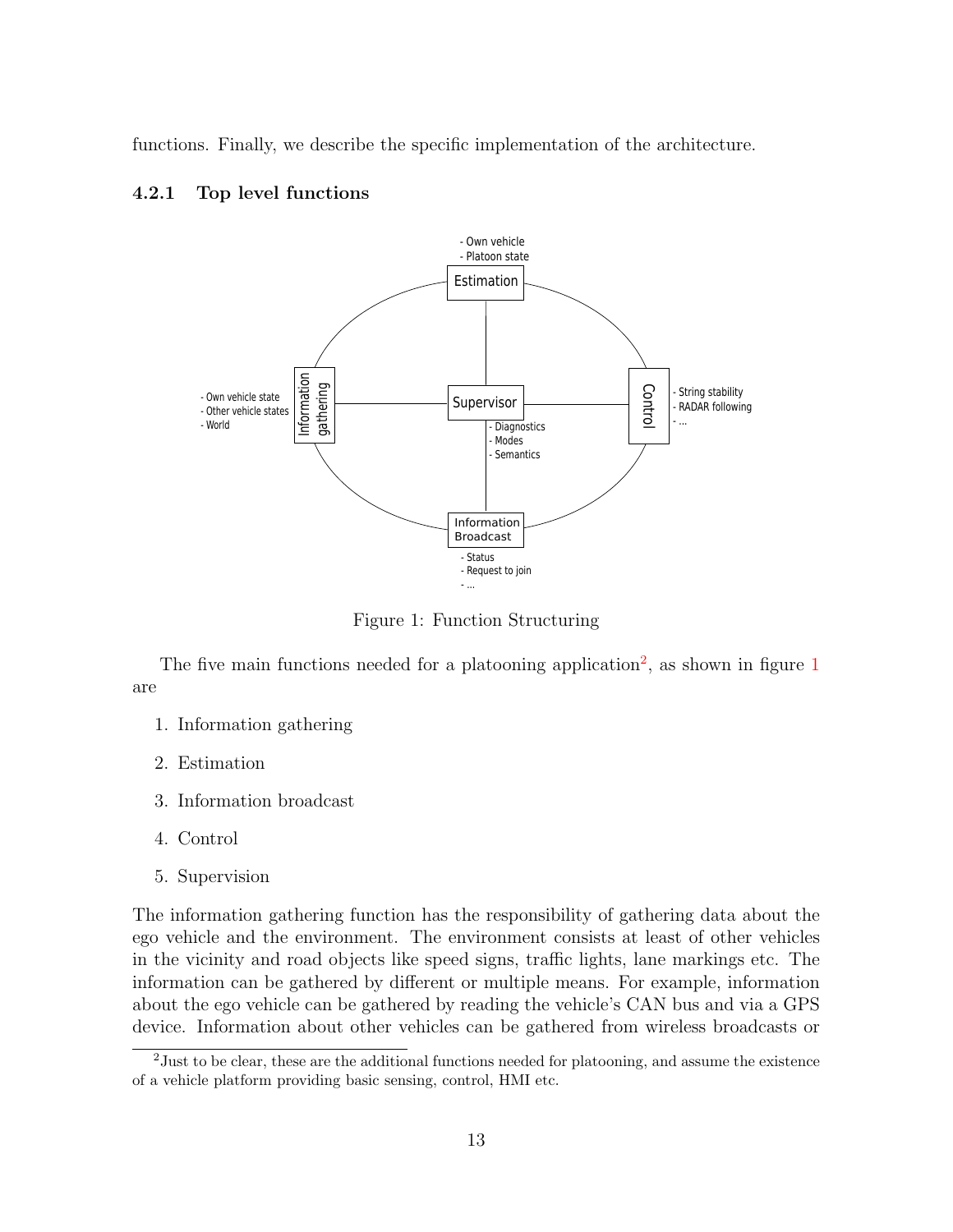local sensors like radar. Information about road objects can be gathered from wireless broadcasts or local sensors like cameras. The information gathering component is thus a conceptual function that provides all the raw data necessary for operation, regardless of the nature and source of the data.

The raw data provided by the information gathering function has to be filtered through the estimation function. The estimation function is needed for multiple reasons. The raw data provided by a sensor cannot be trusted blindly and used as a control input. The data must be 'sanitized' before use. Sanitaization means that some commonsense checks have to be made to ensure that values received are not improbable. This includes elimination of outliers from the signals. For example if the position of the vehicle ahead suddenly shifts by a few kilometers in a matter of milliseconds, then there is an obvious flaw in the readings. Some pieces of information can come from multiple sources. An example is the vehicle speed signal, which can come from the vehicle's internal CAN bus and also from a GPS receiver. The values from multiple sources must be fused together to provide a single value stream with a high degree of confidence. Sometimes, the signal from a data source may be briefly lost. For example, a GPS device may not provide position information when the vehicle is in a tunnel or below a bridge, and there is no line of sight to overhead satellites. Under such situations, the estimation function must provide extrapolated information as long as possible. The estimation function can also calculate values of variables which are not directly observeable. The output of the estimation function would be continuously updated state vectors representing the state of the ego vehicle, the vehicles in the environment and the road objects.

<span id="page-15-1"></span>A vehicle participating in a cooperative driving scenario must broadcast certain information about itself. This information is collected from various parts within the system and broadcast (generally over wireless media) at different frequencies<sup>[3](#page-14-1)</sup>. The broadcasts may also contain control requests, for example, requests to join existing platoons. The information broadcast function is the single place from which information goes out of the vehicle.

The control function is directly responsible for vehicle motion. Gathered and processed data is fed to this function which decides and regulates vehicle speed, acceleration and other motion parameters.

<span id="page-15-0"></span>The supervisor function is responsible for the overall working of the system. It performs mode management, diagnostic monitoring and coordinates the information flow within the system. Conceptually, it is above all other functions in the hierarchy. The supervisor is also responsible for graceful system degradation in case of problems.

#### 4.2.2 System overview

This section presents a very high-level logical view of the architecture. Refer figure [2.](#page-15-1)

The ECU represents the control function. The reason to show it separately is to emphasize the fact that in function, implementation and operation, it is separate from

<sup>3</sup>Frequencies here means at different intervals, not the radio frequency of transmission.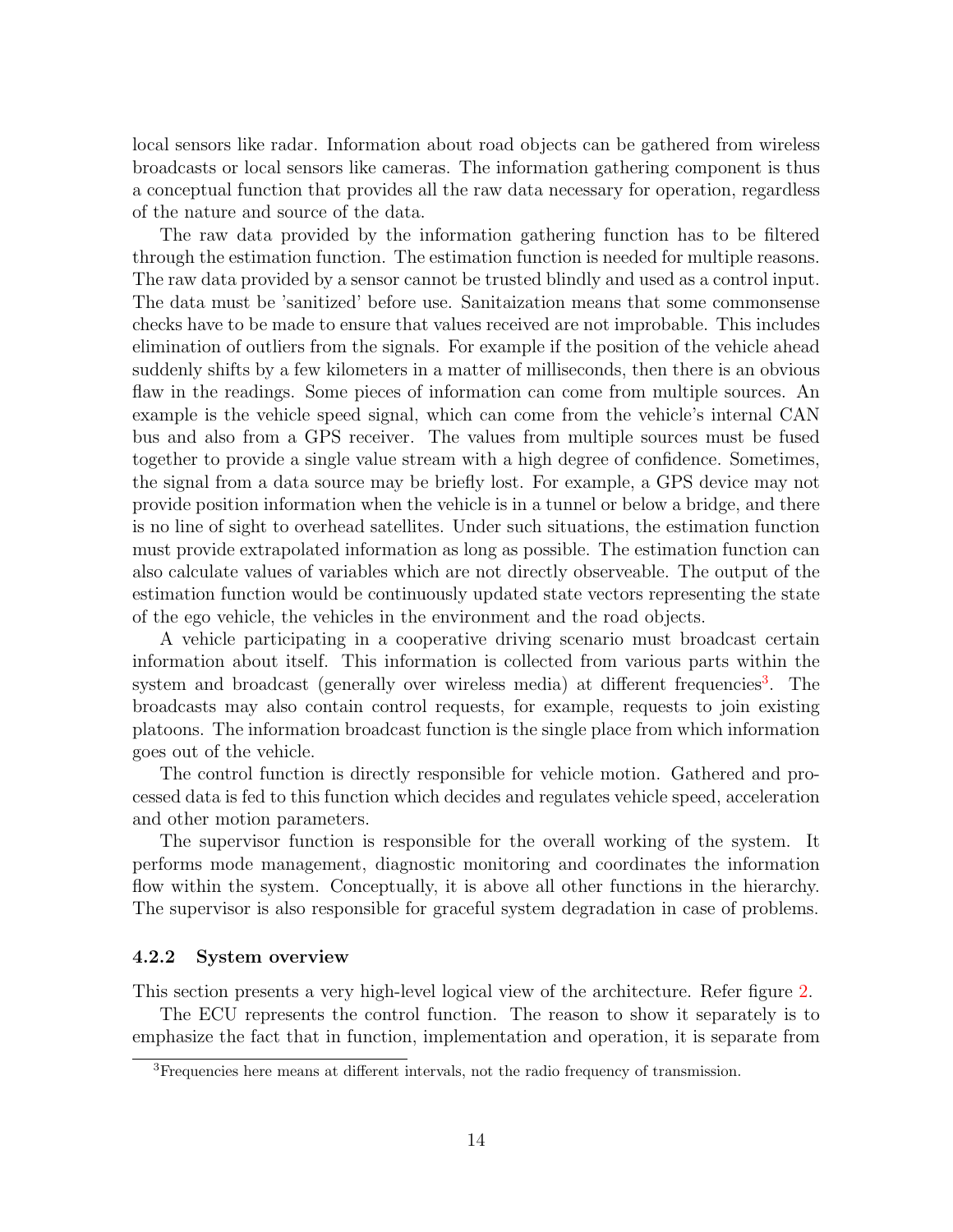<span id="page-16-2"></span>

<span id="page-16-1"></span>Figure 2: System overview

the rest of the system. It reads a certain set of data as input and makes certain actuation requests as output.

The Brake Control, Engine Management and Cruise Control are the 'actuators' influenced by the ECU. These are standard vehicle functions provided by the manufacturer for the vehicle's motion control. The ECU uses them to realize desired vehicle trajectories.

Finally, the rest of the functions are grouped together for execution on a generic computer. This is because their implementation is foreseen as individual components in a component based software framework.

The generic computer and ECU are connected to the vehicle's CAN bus, on which the 'actuators' are also present. There is a dedicated CAN bus connecting the generic computer and the ECU to handle the high bandwith communication between them.

The GPS device as well as wireless routers are connected to the generic computer.

#### 4.2.3 Implementation

Figure [3](#page-16-1) shows an implementation view of the architecture. The topmost layer shows the top level functions that the architecture should realize. These functions are described in section [4.2.1.](#page-13-0)

<span id="page-16-0"></span>The next layer is the software layer, which shows the developed software components and their contribution to the top level functions. A top level function may be realized using more than one software component. For example, the Information Gathering function is realized using a combination of the GPS Manager, CAN Manager and Wireless components. A software component may contribute to the realization of more than one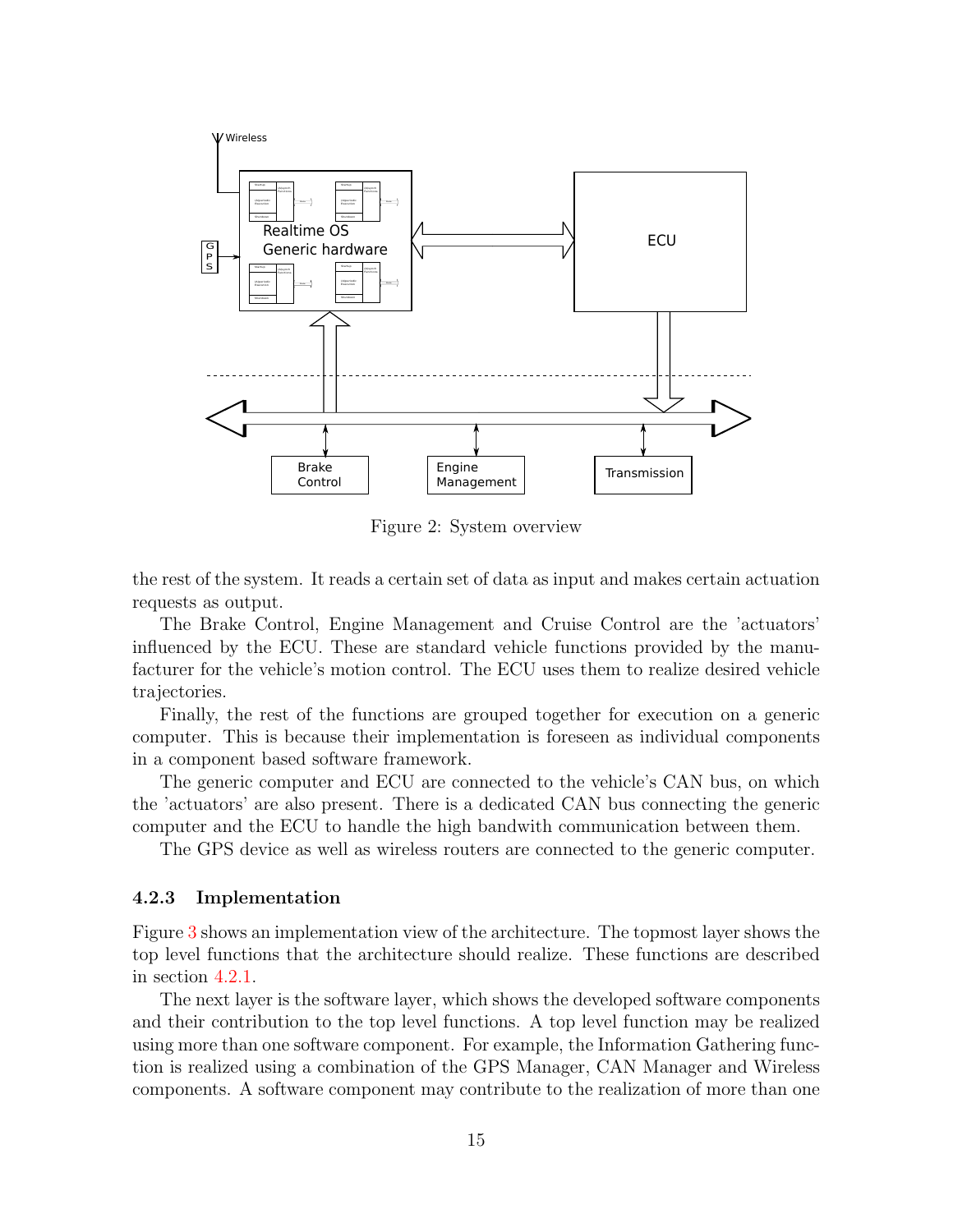<span id="page-17-2"></span>

<span id="page-17-0"></span>Figure 3: Implementation

top level function. For example, the wireless component contributes to the realization of the Information Gathering as well as the Information Broadcast functions. There also exist software components that do not directly contribute to the realization of top level functions. An example is the Logger component. The logger is useful for debugging the system and exists purely at the software level, in this architecture. The software components are executed by a realtime operating system. The operating system in this case is  $GNU/L$ inux, running the Xenomai realtime framework $[14]$  for the Linux kernel. A detailed description of the software component concept is given in section [4.2.4.](#page-16-0) The software implementation of the Control function is similar in principle to other components in the Software layer. However, it differs in implementation. The control component is designed and implemented in Simulink and the software code it executes is autogenerated from within Simulink. Thus, there is no traditional hand-coding of the control function.

The lowermost layer is the hardware layer, which executes the contents of the software layer. This hardware layer is partitioned into two. The ECU is a physically distinct piece of hardware which executes the control software. The other piece of hardware is a generic computer running the GNU/Linux operating system.

#### 4.2.4 Concept of a software component

<span id="page-17-1"></span>This subsection explains the concept of a software component, as it applies to this architecture. It begins by describing the software environment which the component is a part of, and then elaborates on the structure of the component itself.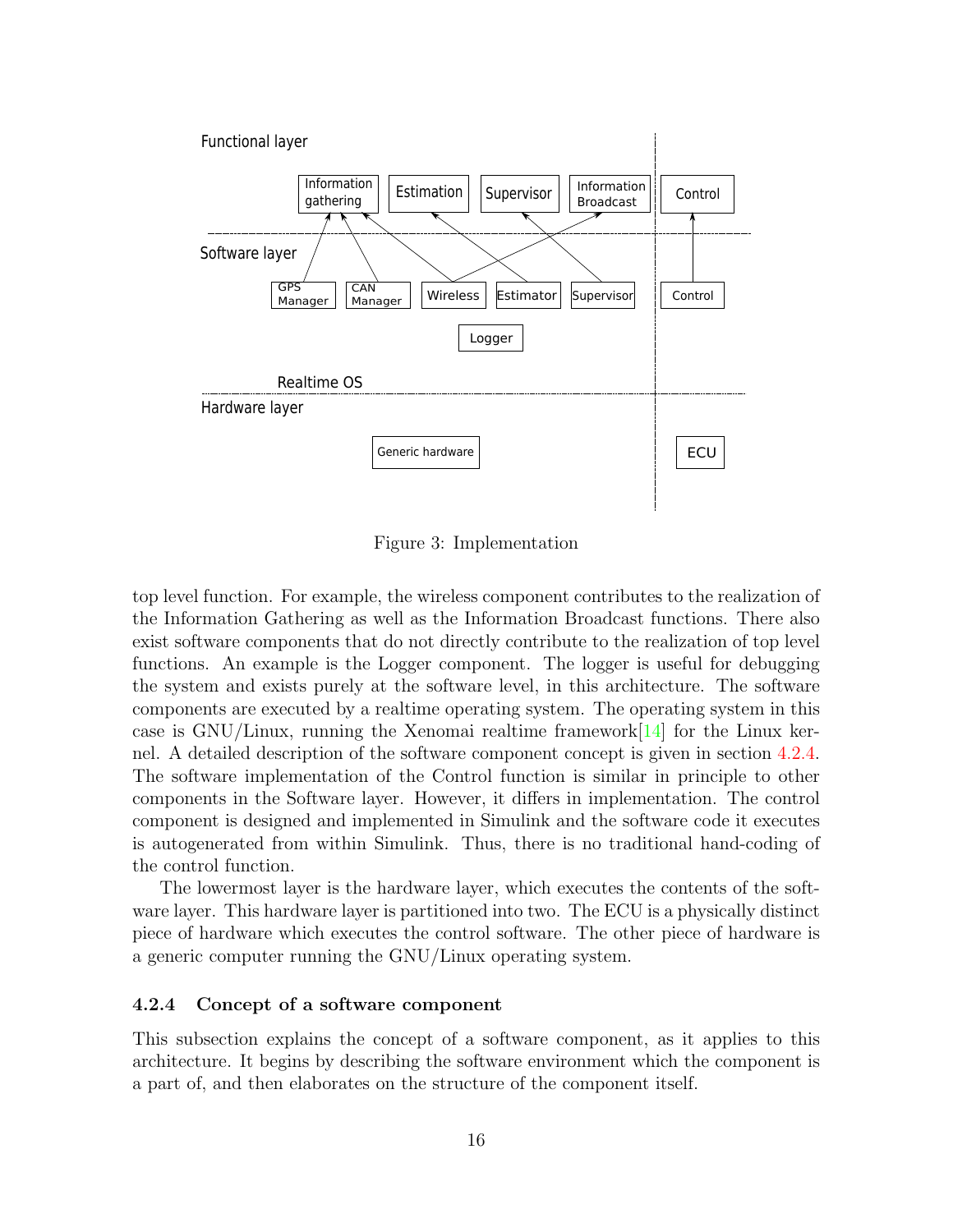<span id="page-18-1"></span>

Figure 4: Environment of a software component (source: Orocos component builders manual[\[2\]](#page-31-1))

Refer to figure [4.](#page-17-0) At the bottom layer, you have the operating system. On top of the operating system exists an operating system abstraction layer. This abstraction layer presents a generic interface to the services of the operating system to the layers above it. In essence, it makes the implementation of the upper layers independent of the actual operating system being used. In order to use a different operating system, only the operating system abstraction layer needs to be changed; not the layers above it. Such abstraction layers are a common and desirable feature of software architectures. The abstraction layer in this architecture is termed the RealTime Toolkit. This nomenclature originates from  $Orocos[5]$  $Orocos[5]$ , the software framework chosen for the architecture's implementation.

<span id="page-18-0"></span>On top of the realtime toolkit are placed the software components. A software component may be thought of as a 'unit of functionality'. The component executes periodically or aperiodically and does some specified tasks every time it executes. For example, a component for acquiring GPS data may periodically execute code that reads data from a GPS device, and send this data to another component that needs it. A component can execute complex state machines and have mutable properties<sup>[4](#page-17-1)</sup>, attributes and other meta information. Components can also communicate with each other using a variety of mechanisms.

A component based software framework allows you to create components and specify how to execute them. It also allows you to specify the connections between the components you have created and how they communicate with each other. Sophisticated component based frameworks also provide the operating system abstraction layer suitable for running their components. The framework chosen for implementing our architecture, Orocos, provides such an abstraction layer. In Orocos, one component usually maps to a single (RT)OS thread. However, it is also possible to create so called Orocos 'Activities' which can be implemented in their own threads. Detailed description of the mappings between components and operating system primitives are given in the Orocos component builder's manual $[2]$ .

<sup>4</sup>A mutable property is a property that can be changed during runtime.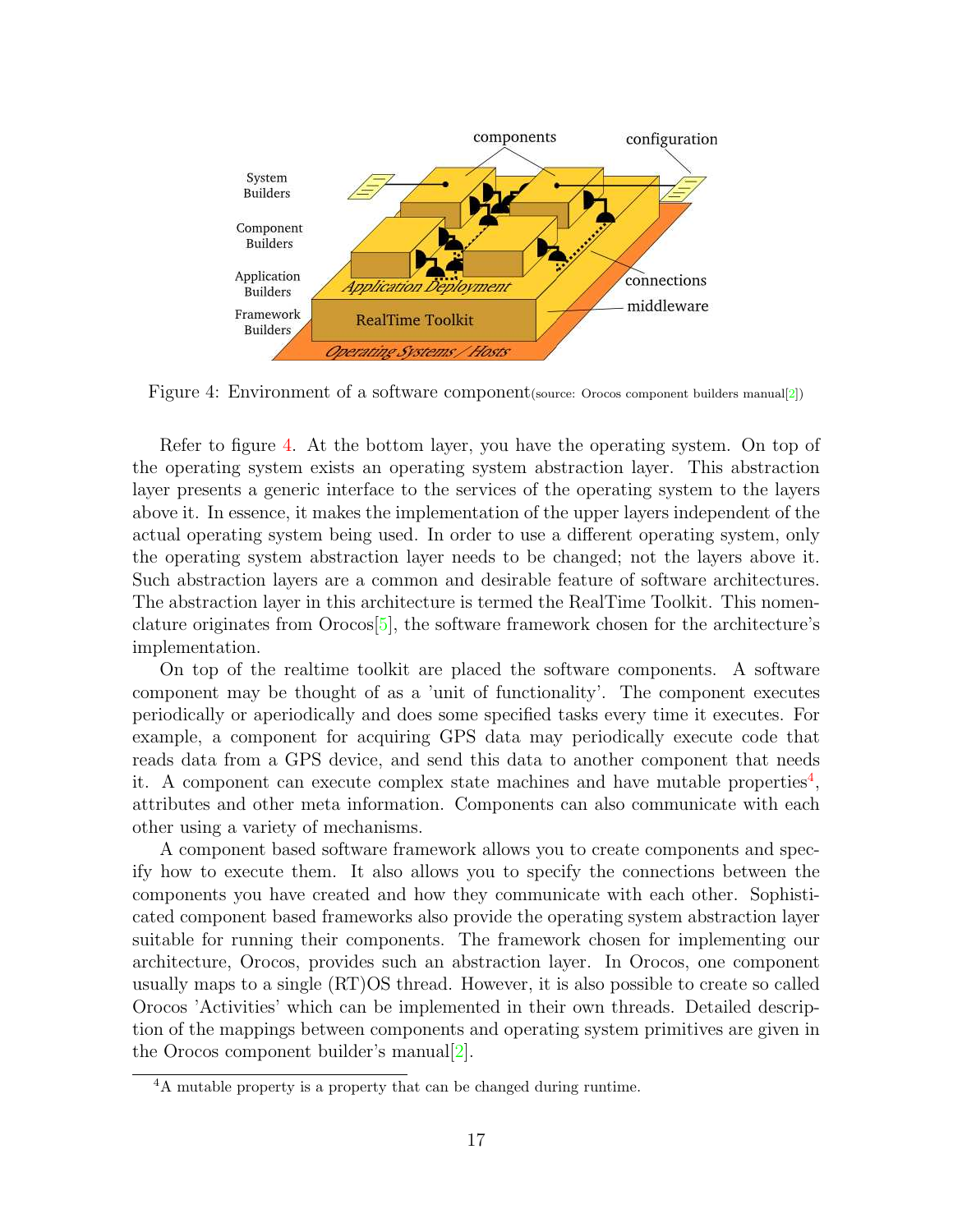<span id="page-19-2"></span>The desired behavior of a component based architecture emerges from the concurrent execution of multiple components and their interactions.

<span id="page-19-0"></span>Now let us look at the structure of a software component (figure [5\)](#page-18-0) used in our architecture. The structure is dictated by the OROCOS, the framework chosen for implementing the components.



<span id="page-19-1"></span>Figure 5: Structure of a component(source: Orocos component builders manual[\[2\]](#page-31-1))

A component can execute state machines and/or code that is executed everytime the component is invoked. The invocation occurs periodically for a periodic component, or after some event based trigger for an aperiodic component. The nature of the component i.e. whether it is periodic or event triggered, is specified either in an Orocos configuration file or in the source code itself. Each component has functions that are executed on component startup, shutdown and in case of errors. The contents of these functions are user defined, as is the code that runs on each invocation. Every component has a 'configuration interface' which can be used to edit the metadata of the component. Metadata includes component properties and attributes. Properties have the advantage of being writable to an XML format, hence can store 'persistent' state. For example, a control parameter. Attributes are lightweight values which can be read and written during run-time. In addition to the configuration interface, two more interfaces are present: the execution interface and the dataflow ports. The execution interface provides means to control the component's execution and invoke functionality/services offered by a component from another component. Through this interface, the component may be started, stopped or its services may be invoked either synchronously, asynchronously or both ways from within another component. The dataflow ports allow transfer of data from one component to another. A port may be a buffered port or an unbuffered port and is meant either for reading data from, or writing data to. The read port of a component is generally connected to the write port of another component and the data types flowing through such connected ports must be the same. A detailed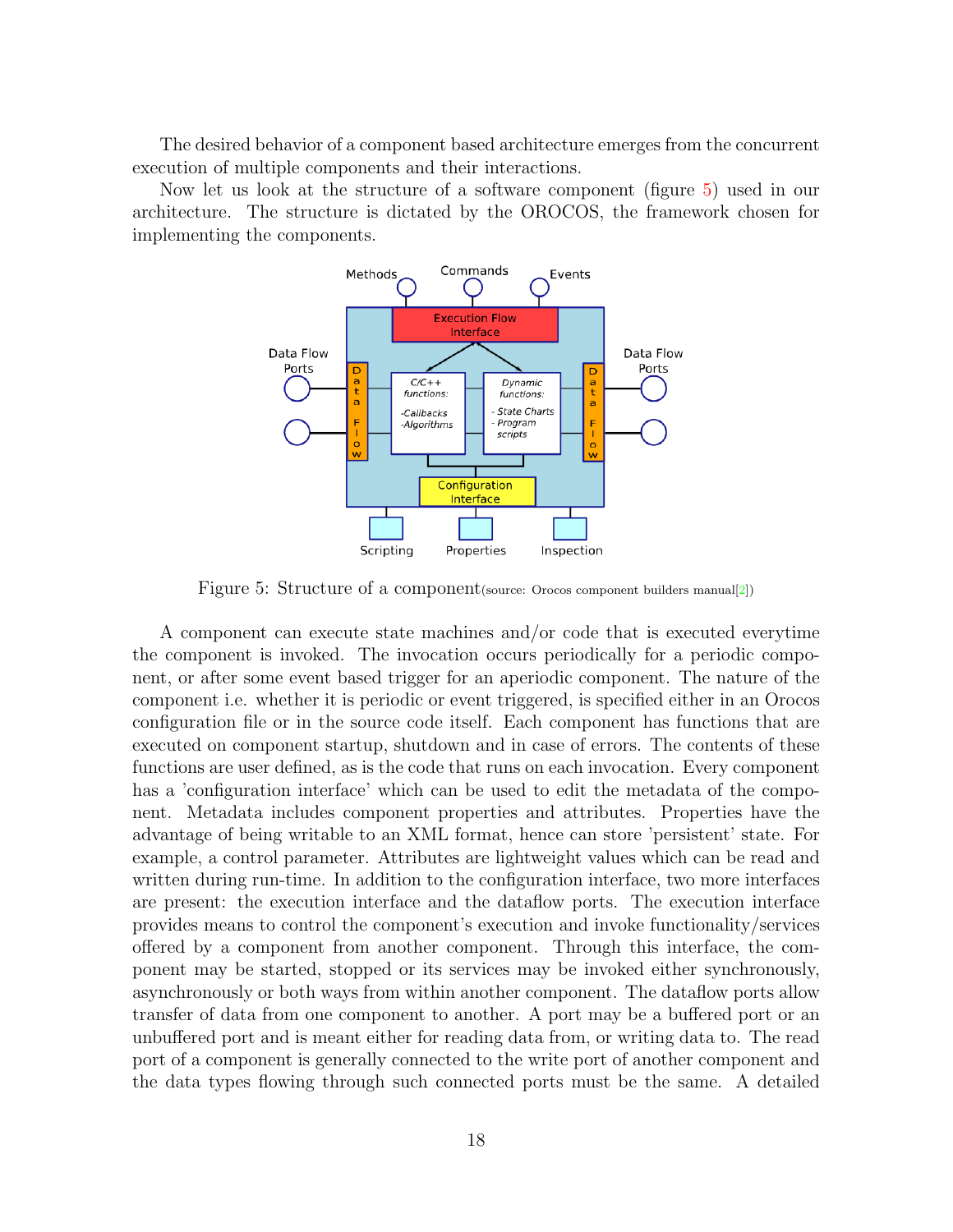description of the component interfaces is beyond the scope of this document. The interested reader is referred to [\[2\]](#page-31-1).



#### 4.2.5 Emergence of system behavior

Figure 6: Dataflow depicted using SysML internal block diagram

A big portion of our architecture consists of a set of connected components within the generic computer, which exchange data. Let us use on this set to commence the understanding of system behavior. Refer to figure [6.](#page-19-1)

All the components in the generic computer are periodic. In every execution period, a component wakes up, does a specific task and goes back to sleep. However, before going back to sleep, a component services requests that may have been made by other components while it was asleep. The components behave as follows, in every execution cycle:

- <span id="page-20-0"></span>1. The GPS, CAN and Wireless components read data from their respective information sources and send it to the estimator. The CAN component reads data from the ECU as well as the vehicle CAN bus.
- 2. The Estimator uses its input data to update state vectors for the ego vehicle, surrounding vehicles and road objects. This information is then sent to the CAN component.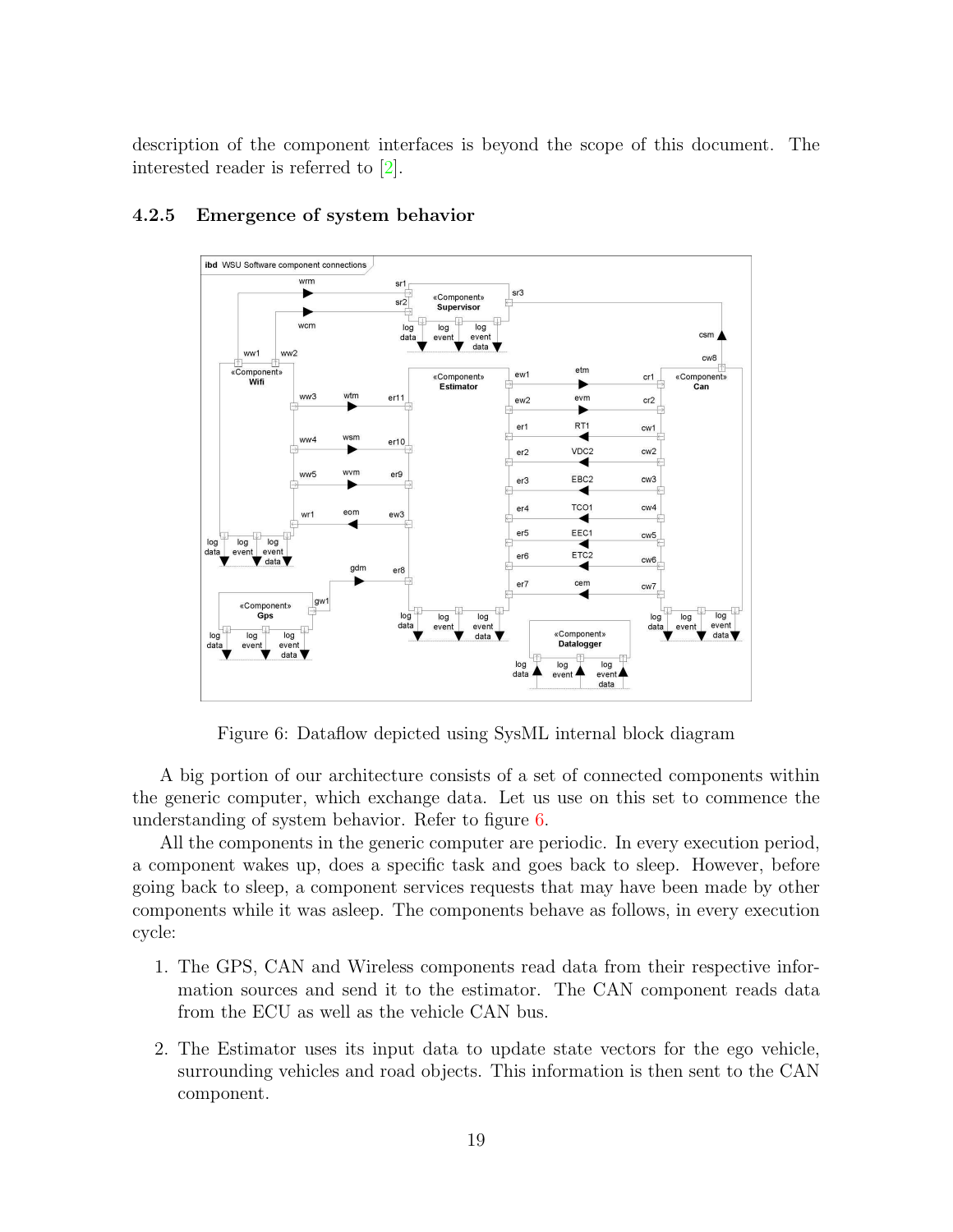- 3. The CAN component forwards the estimator information to the Control component in the ECU.
- 4. The Control uses the information to enter/stay in an appropriate control strategy and influences the vehicle actuators. Information about the ECU actions is sent back to the CAN component.
- <span id="page-21-0"></span>5. The Supervisor component is responsible for system initialization, monitoring the status of other components, rerouting data-flows in case of component malfunctions and system level error management. It maintains the operational state of the overall system.
- 6. The Wireless component also periodically reads data from the estimator and broadcasts it over the wireless interface.
- 7. All components send logging data to the Logger component which periodically serializes it through a TCP socket to a separate computer. This separate computer logs the data to disk and also extracts relevant data and presents on a graphical interface.

Now let us see how this process works in a typical scenario. Assume that the vehicle is standing at a red light, and should start moving when it turns green. The following sequence of events takes place

- 1. The GPS reports current vehicle coordinates to the estimator
- <span id="page-21-1"></span>2. Information about the position and state of the traffic light is obtained by the wireless component and sent to the Estimator
- 3. The Estimator calculates the distance to the traffic light, the color and the vehicle position and sends this information to the Control via the CAN component
- 4. The Control component continuously monitors this information and keeps the brakes engaged while the traffic light directly ahead is red and the vehicle is within a threshold distance to the light
- 5. When the Control component receives information that the traffic light has turned green, it disengages the brakes and starts accelerating the vehicle forward

# 5 Datalogging in component based architectures

Data generated by or flowing through a computer based system often needs to be logged. The logged data is an 'audit trail' for determining what is/was going on in the system at any given time. Additionally, logging data provides an insight into the system's operation which is useful for debugging the system during its development. A part of the data being logged may also be useful for the purposes of Human Machine Interaction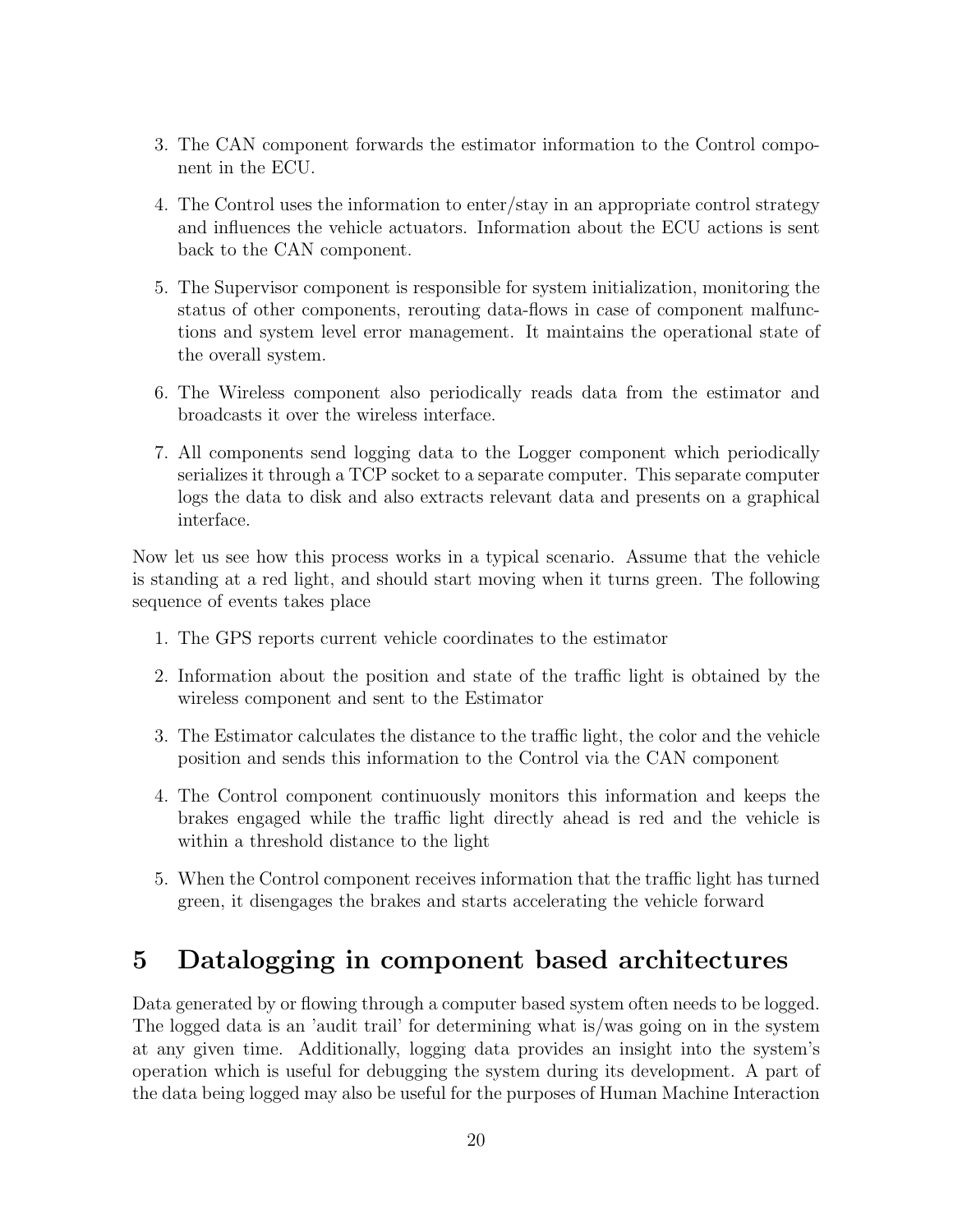(HMI) if it can be displayed to the operator in real-time. For these and other reasons, datalogging is an interesting problem within systems development in general. In this section we look at some principles of datalogging in component based, real-time systems and describe a datalogging solution that was employed within the Scoop project.

### 5.1 What data should be logged

This section describes the classification of data to be logged, as applicable to the Scoop architecture.

Data in a component based framework may be divided into data that is transferred from one component to another and data that is internal to a component and need not be transferred to other components. The bulk of the data is often numbers. Sensor measurements, calculated values, state information etc. These numbers can be plotted as time series data during analysis, or in a live display. Additionally, there may be text data that needs to be logged. This is the case of error messages, warnings, status reports, HMI messages etc. Often, text messages include a large amount of numeric data, like debug information strings. Text messages though, are not generally plotted continuously as time series data and need different handling mechanisms than purely numeric data. Furthermore, it is a common practice to assign 'log levels' to messages. A log level may be used to indicate levels of verbosity, severity etc. Log levels can be enabled/disabled, such that only messages belonging to the enabled log levels are logged.

### <span id="page-22-0"></span>5.2 Principles of datalogging

This section describes the principles of datalogging followed by the Scoop framework.

- 1. All the data to be logged can not be decided during the first iteration of the design. The logging infrastructure must make it trivial to add new data to be logged.
- 2. The data logging component(s) are non-realtime, but they must exist in harmony with other real-time components. Harmony means that the dataloggers should not adversely affect the operation of realtime components. Data loggers are considered non-realtime because they write the data to physical storage media and ensuring realtime performance for the associated input/output processes is technically difficult, and not worth achieving if the architecture can accommodate non-realtime datalogging.
- 3. All components should be capable of operation regardless of the state of the logging infrastructure. This implies that a complete breakdown of the logging mechanisms should not affect the functioning of components.
- 4. The components should be able to send the log data in 'fire and forget' mode. The sending component should not care about or be affected by a failure to send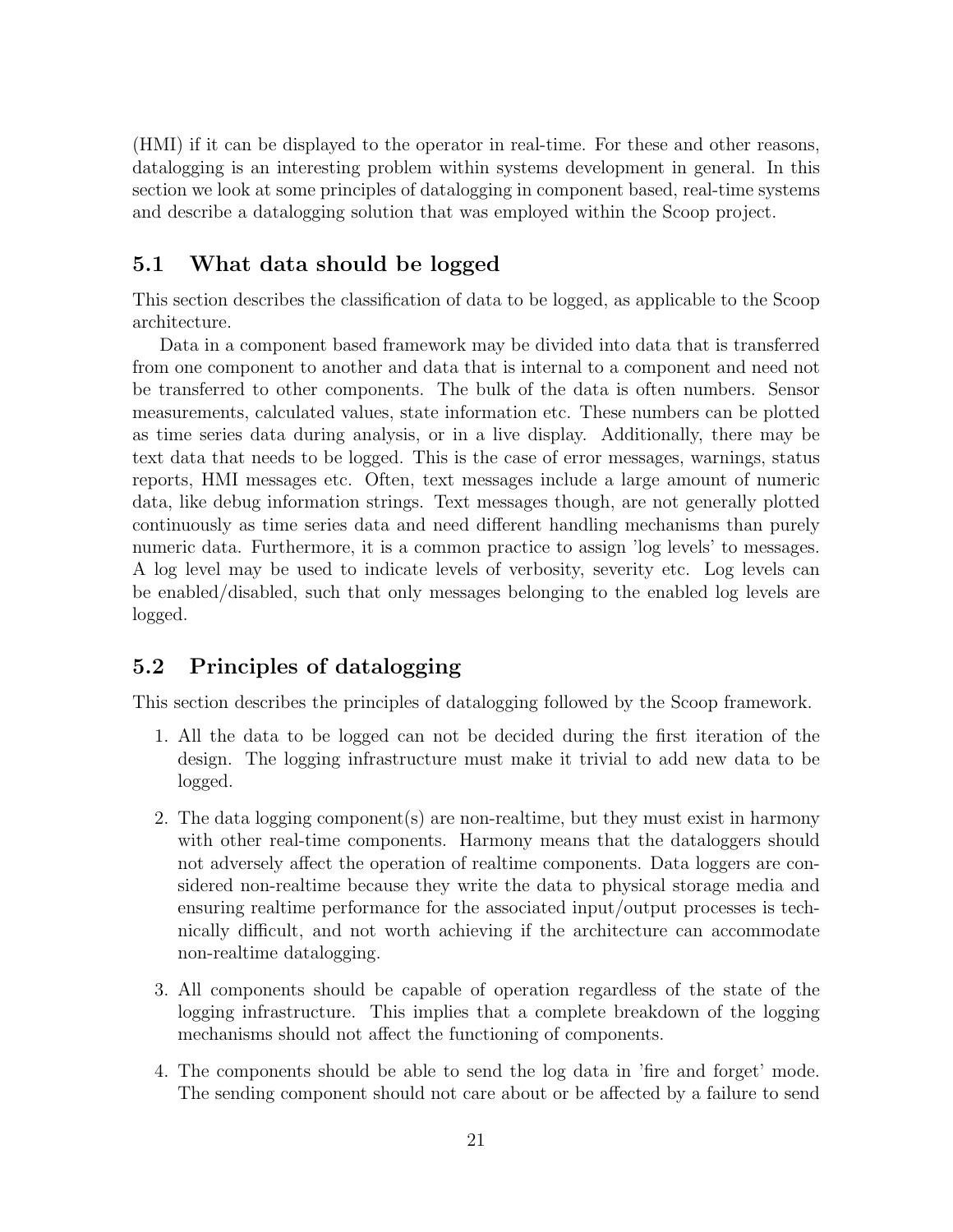<span id="page-23-2"></span>data to the logging mechanism, but failure to obtain log data must be detectable at the logger end.

- 5. All log data should be timestamped to identify the time of its origin within the framework. The sender of the data must be clearly identifiable.
- 6. The logging system should not have to be aware of the data it is logging, its content, structure, or origin, except for a minimum interface for operations on the data (serialize/deserialize).
- 7. If a component is sending data to another component, it should not have to repackage the data in a different manner merely in order to log it. Thus, the data objects sent to other components must be accepted by the logger without modification
- 8. The data being logged must be opaque and extensible. Opaque means that it should not be necessary for the framework to have a knowledge of the data structures involved. Extensible means that the data structures used by a component for log data must be easily extensible to accommodate more (or less) data.
- <span id="page-23-0"></span>9. It should be possible to serialize the log data out of the system via a network socket, so that the task on analysis and display of the data can be carried out on a separate computer, if necessary.

### 5.3 Datalogger implementation

To understand the implementation of the data logging mechanism, first take a look at figure [7.](#page-23-0)

The datalogger component is a non-realtime component, which is connected to all other components by means of buffered 'many-to-one' data ports. There are three data ports in this design. One for purely numeric data and the other two for text data. The ports for the text data are respectively for HMI related messages (information that needs to reach the driver as soon as possible) and status information, including errors and warnings. The usage of two distinct ports for text messages is purely for convenience in implementation, and the two ports may be combined into one from a theoretical viewpoint.

Each component pushes its log data into the buffered port connected to the datalogger and this data is popped by the datalogger component. If the buffer is full, the pushing of data to the port fails silently. The datalogger can check the size of the port during each pop operation and raise an alarm if the buffer is full. Thus the design satisfies the principle that the writes fail silently, while the failure can be detected at the read end by the datalogger.

<span id="page-23-1"></span>The datalogger is a periodic component that pops data from the buffer ports during each execution cycle. Ideally, the entire data is popped, but it is possible to preempt the pop operation at any time and resume it during the next execution cycle. The popped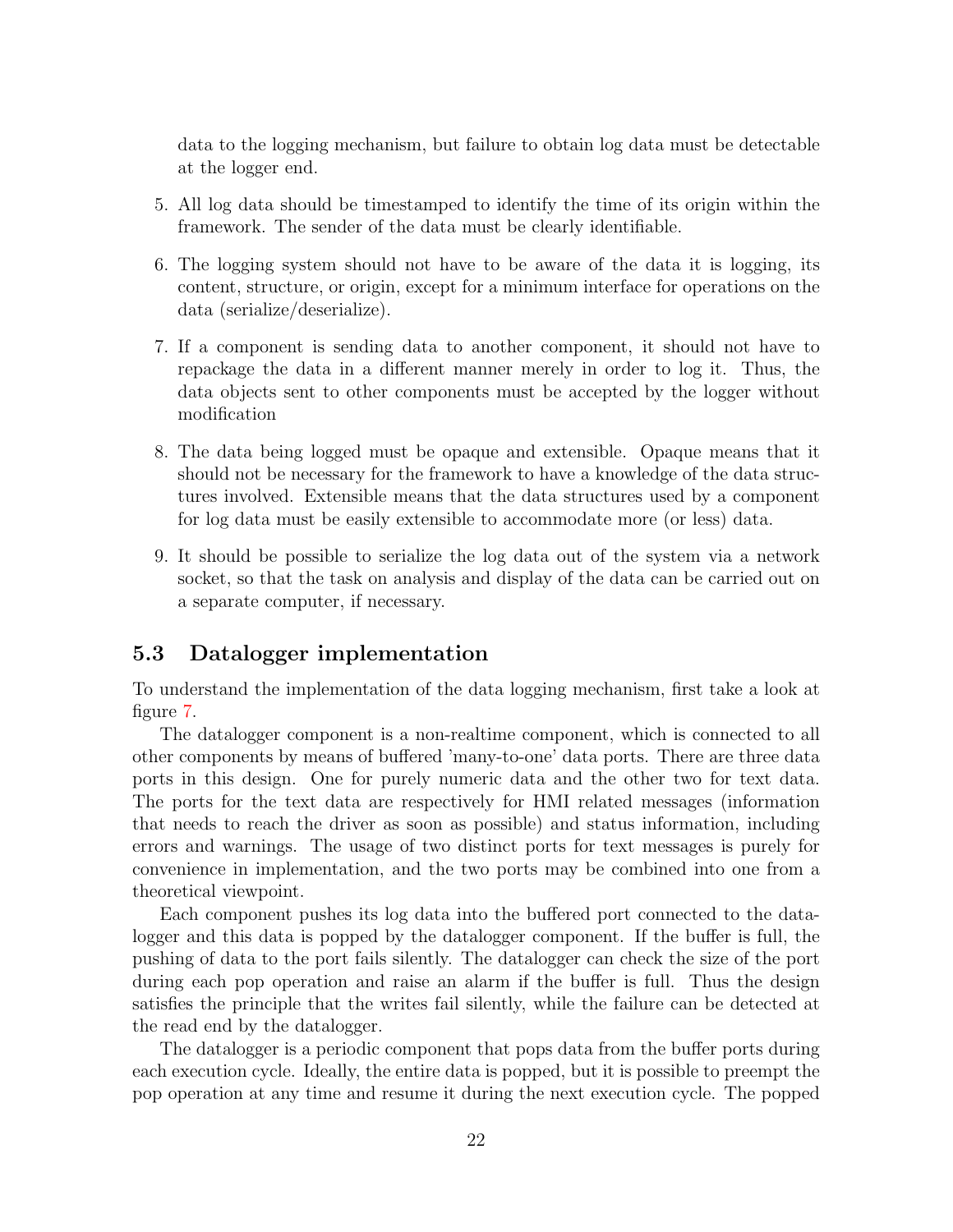

Figure 7: Datalogging

data is then serialized out of a TCP socket by the logger in a low priority, asynchronous thread.

The actual code for transferring data to the datalogger (via the buffer ports) is implemented in a single header file, with templated  $C++$  logging functions. The implementation of each component includes this header file, thus preventing reimplementation of the same code in all components, as well as guaranteeing a uniform interface to the datalogger. The logging functions also insert metadata like timestamps and sending component into the log data.

The data to be logged is transferred through the dataports in the form of google protobuf objects<sup>[5](#page-23-1)</sup>[\[10\]](#page-31-10). Using google protobufs gives the following benefits

- <span id="page-24-0"></span>1. The data object has the same 'signature' (data type), regardless of actual content, since all google protobufs are derived from the same base class, which can be used as the object type. Thus, as far as the datalogger is concerned, it is receiving protobuf objects, while the sending components may send any derived object.
- 2. A google protobuf object is arbitrarily extensible with new data
- 3. The protobuf object contains methods that are suitable for (de)serializing the data it contains. The datalogger component can call these methods of the received

<sup>&</sup>lt;sup>5</sup>A google protobuf is an implementation of a data object that contains methods to (de)serialize its datacontent.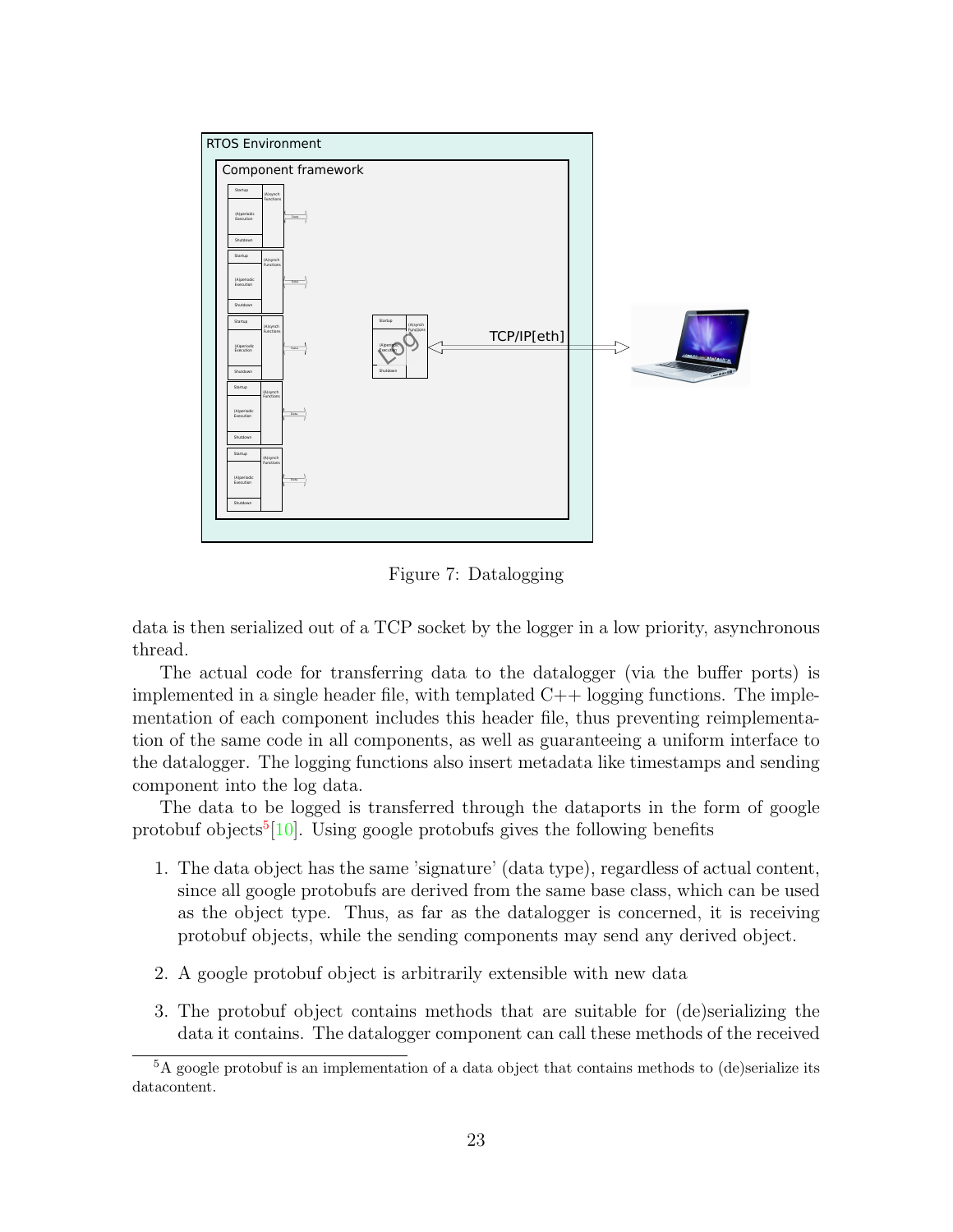object and thus serialize the data, without knowing any further details about the data. At the receiving end, the serialized data can be deserialized to recreate the protobuf objects using provided library functions. This solves the problem of serialization, transmission and deserialization across different computers.

4. The framework already uses protobuf objects to exchange data between components. These same objects can be sent to the datalogger without any modification.

During each execution cycle, the datalogger empties the buffer ports and calls the serialize methods of all objects popped from the dataports. The serialize method transforms the object to a stream of binary data. This datastream is then sent out of a TCP socket through an asynchronous thread. The datastreams are buffered in the datalogger to ensure that their transmission is immune to preemption of the transmitting thread.

The stream of log data objects is received on another computer at the other end of the TCP socket. There, the data may be filtered, logged and/or sent to a HMI. This processing of the log data is on a separate computing node and does not affect the realtime component based architecture in any way.

Some more text about the following may be added if a publication is to be made out of datalogging alone

- realtime components send to non-realtime logger. An option is to use distributed middleware like CORBA and directly call logging functions with datastructures to be logged as argument. But even in this case, the packaging of data is vital to avoid excess overloading of logging function definitions. Ideal is to have a single opaque data object that can be used for all types of data. If the framework allows it, one can embed executables inside the object which can manipulate the objects data. For example, have a serialize function.
- How to log the data? what formats? it depends on how you plan to analyze it. Generally used to plot 2D graphs. However, scientific analysis possible. There are tools like ROOT (from CERN) and qtiplot

# 6 Testing the system

Testing the system is generally done by following a prepared set of test cases. However, in the Scoop project, an applicable set of test cases was not available at the time testing was initiated. Therefore, the testing methodology of Scoop followed a logical approach from a technical perspective. The approach consisted of the following steps:

1. First the framework facilities were validated. The framework claimed to offer a set of facilities like component creation, execution of state machines within the components, the ability of synchronous and asynchronous communiciation among the components and the ability to transfer data among the components using buffered and unbuffered ports. All these facilities were tested with the help of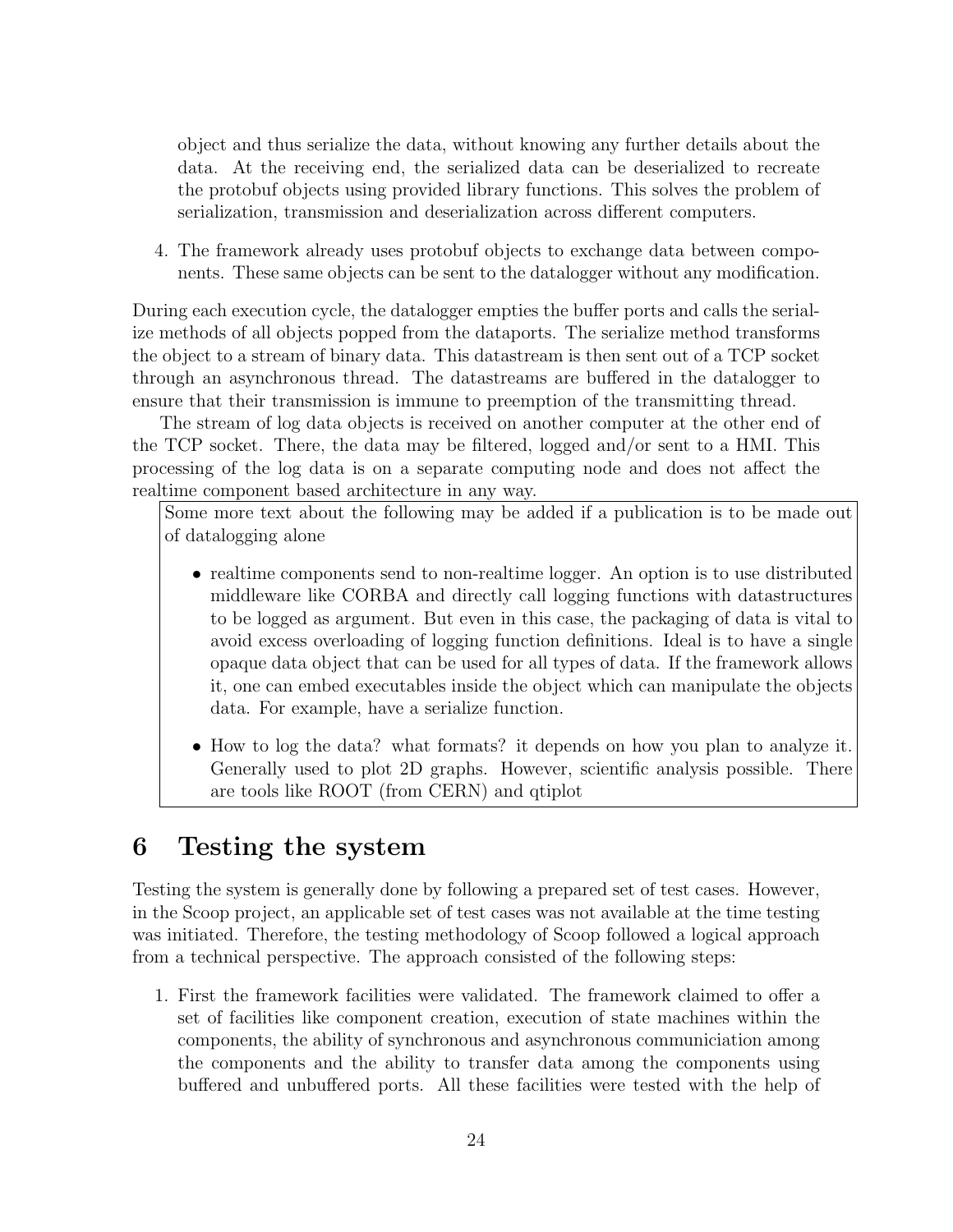dummy code. Doing so gave the high level of confidence needed in the framework and also led to a better understanding of some of the framework behavior that later proved vital. For example, some initial assumptions regarding the Orocos asynchronous communication proved invalid, leading to a breakdown of the datalogging system under heavy system load. Once the communication system was better understood by testing it out using small, dummy examples, the datalogging system was redesigned and performed satisfactorily.

- 2. The daemons and external libraries that would be used in the system were then tested in scenarios similar to those that would occur during normal and abnormal conditions within the system. The gps daemon was made to communicate with the gps device at 10Hz and 100Hz. It was verified that the daemon as well as libraries that would bring the daemon data into the system could handle the resulting data rates. Then the *ntp daemon* was then tested to verify that it could synchronize the system clock with the gps signal. The *calm daemon* that handled the wireless communciation was then tested under various data rates and loads to determine the delays and packet losses that would occur. The CAN libraries were tested to make sure that they could handle the comunication between the vehicle CAN bus and the dedicated CAN bus to the ECU. Careful notes were made of the results of these tests and it was ensured that the concerned developers had a good understanding of how the parts under their responsibility worked. Doing these tests proved beneficial because several unexpected behaviors of third party code came to light. For example, it was found that the send() function of the CAN driver took a non-deterministic amount of time. This disrupted CAN communications completely until a clever workaround was created. (The vendor of the library, when contacted, was as confused as we were).
- <span id="page-26-0"></span>3. Once the framework and supporting daemons and libraries were verified working, it was time to start testing the system implementation. To do this, the first step was the testing of the datalogging framework. Log messages were sent from all components to the datalogger component and it was verified that that the logger properly sent the messages out of the system. The messages were reconstructed on another computer and the tools for visualizing and analyzing the data were tested. Only after it was verified that the logged data could be properly replayed and analyzed, did the rest of the system tests start.
- 4. Once the datalogger was verified working, the input/output  $(i/\delta)$  components were tested. I/O components are the components responsible for getting data into or out of the system. The GPS, CAN and Wireless are the i/o components in our design. It was verified that these components could reliably get and send data as per the specification. During this phase, the i/o blocks of the Simulink models running inside the ECU were also verified. Once this is done, then there is a degree of confidence that data reception and transmission is happening properly and it is time to focus on the components that consume the data.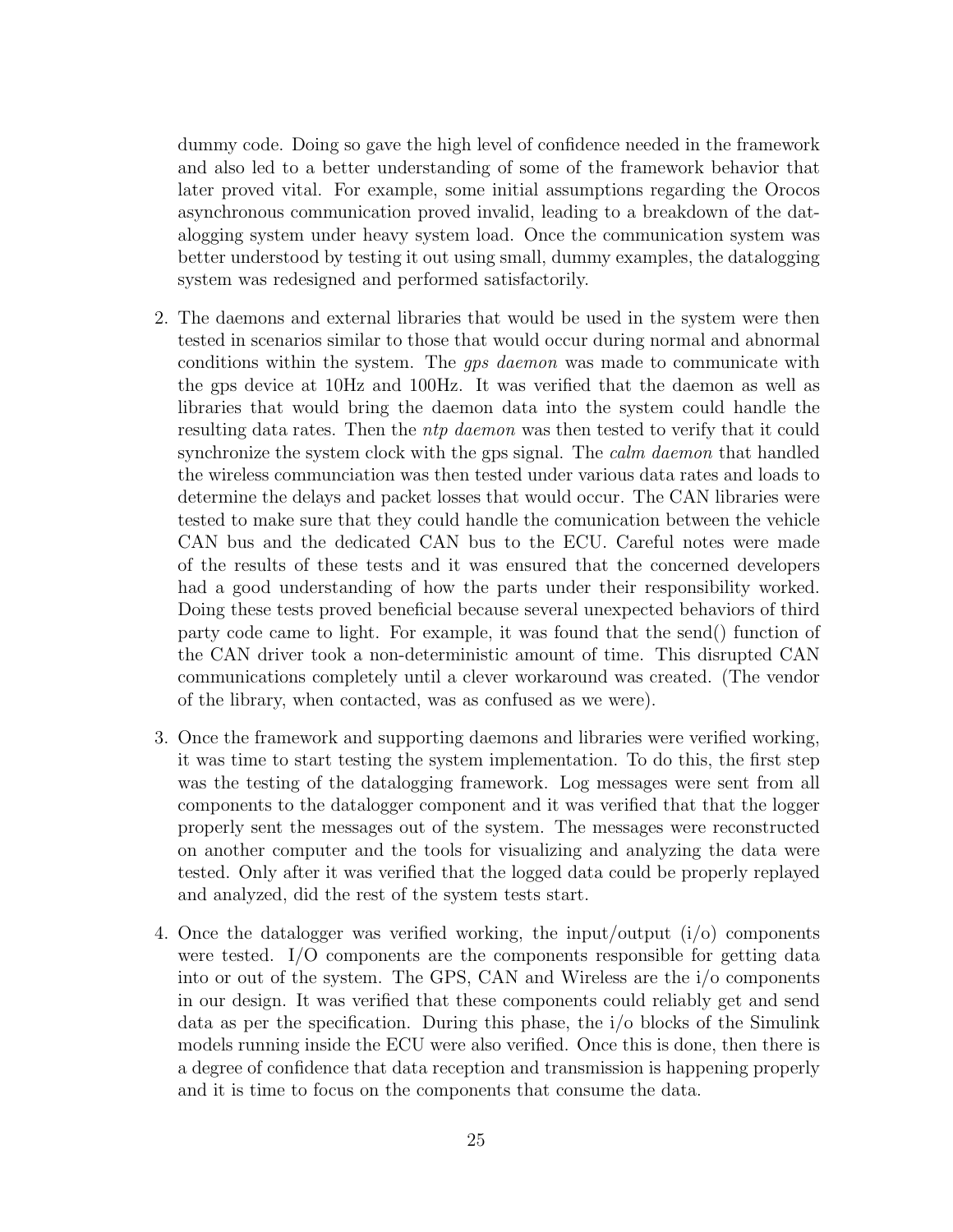- 5. The 'consuming' component on the general purpose computer is the Estimator. This was the next component to be tested. Initially it was verified that the state estimation of the Ego vehicle was happening properly. Then the same system was deployed on multiple real vehicles (so that multiple vehicles were transmitting reliable ego data). The next step was to test the estimation of state vectors of surrounding vehicles, based on the data they were transmitting. The final step in testing the Estimator was the verification of the world state vector. This includes variables like the current speed limit and the state and location of traffic lights.
- 6. After the Estimator is verified, it was time to focus on the ECU and control algorithms. At this point, it was verified that the rest of the system was functioning as per design and the ECU need be the only object of focus. Testing of the ECU involves testing the ability to form a platoon and control the longitudinal vehicle motion based on the data received from other vehicles in the platoon. It also includes testing the functions of stopping at red lights, taking off at green lights and respecting the speed limits.
- 7. At this stage, all individual components of the system, as well as their integration was verfied working. It was time to test the Supervisor component to make sure that it could start and stop the other components, monitor their health and shutdown the system cleanly when necessary.
- 8. Once all the tests described above are done, then a system FMEA took place. During this FMEA, possible failure modes, their effects and probability of occurrences were discussed by the project team. The results of the FMEA were then gradually incorporated by making incremental changes to the design and followed up by relevant tests.

## <span id="page-27-0"></span>7 Conclusions and reflections

<span id="page-27-1"></span>The Scoop project had fairly narrow goals, within the broader context of cooperative driving (which in itself is a narrow area within the broader context of Intelligent Transport Systems). As such, the architecture designed to fulfil its goals was not as broad and all-enveloping as generic ITS architectures. However, it did its job extremely well. During the week long GCDC challenge, the system did not hit a single architectural limitation, despite needing several modifications due to last minute rule changes. Neither did the architecture ever fail to deliver during the challenge. In fact, once the architecture was in place, it could safely be ignored and the development focused on the core algorithms.

The architecture of a system reflects not only the technical constraints it is designed under, but also the skills, capabilities and choices of its designers and implementers. The architecture of the Scoop project was initiated with a heavy emphasis on operating systems and programming. While this is a valid approach, it will quickly disintegrate if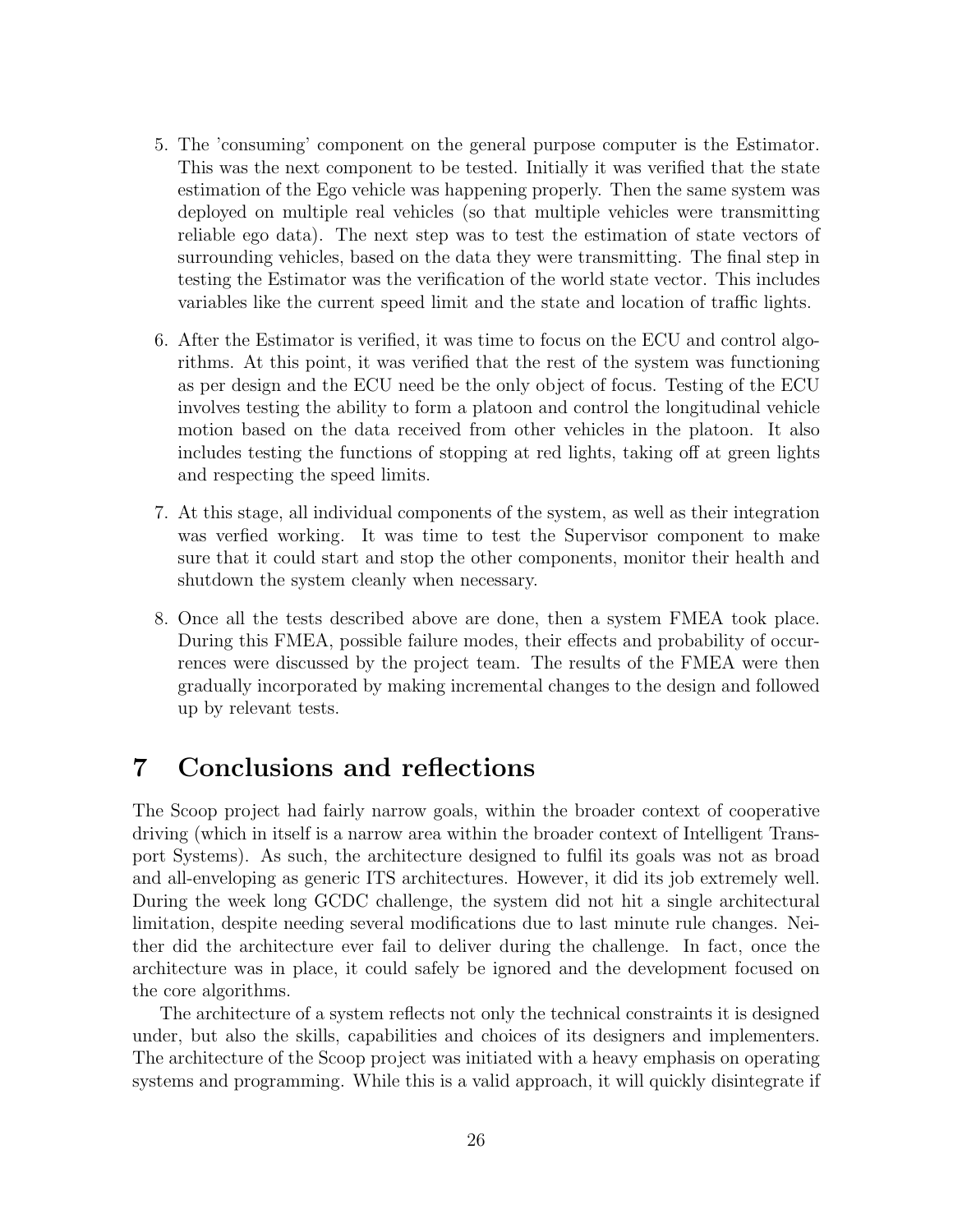the development team lacks a solid, practical understanding of operating systems and programming. An alternative approach is to emphasize on model driven development and code generation tools. For example, it is possible to develop a lot of functionality is Simulink and simply use industrial tools to execute the Simulink models on microcontrollers. This approach does not require detailed operating system or low level programming knowledge, but the gain comes at the cost of limited flexibility both in the development process, as well as in the solutions achieved. The ideal lies in combining/balancing the two approaches, utilizing the strengths of each approach where appropriate. Ultimately however, the achieved balance will depend on human factors, rather than strictly technical ones.

Finally, it should be noted that a good architecture is a necessary but not sufficient condition for the success of a project. Almost equally important is the ecosystem surrounding the architecture. The ecosystem comprises of development and analysis tools, version control methods, documentation and best practices. As an example, almost 2 weeks of work on the Scoop project was nearly lost because some team members misunderstood the git version control system. The algorithms being used are often just as, if not more, important in the performace of the final system.  $6$  Something as non-technical as the license policy of a certain Simulink tool has a huge impact on development. We had to adopt a workflow where making the slightest change to the contents of the ECU implied uploading the entire model to on offsite server, compiling it and downloading the compiled result. At times, due to poor internet connectivity, this simply wasn't an option and it very adversely affected the development, testing and debugging workflows. Knowing such type of constraints in advance may help the architect design an architecture that relies less heavily on such 'problem areas'. Technology is rarely the main deciding factor.

### <span id="page-28-0"></span>8 Appendix A: Dataflows

This appendix provides a high level overview of the dataflows between the components of the architecture. A detailed, implementation level description of the dataflows between various components of the architecture is beyond the scope of this document.

When reading the dataflows presented in this appendix, it would be useful to refer to Figure [6.](#page-19-1) For convenience, that figure is shown again here, as Figure [8.](#page-28-0)

 ${}^{6}$ However we don't consider that in this report because that is out of its scope.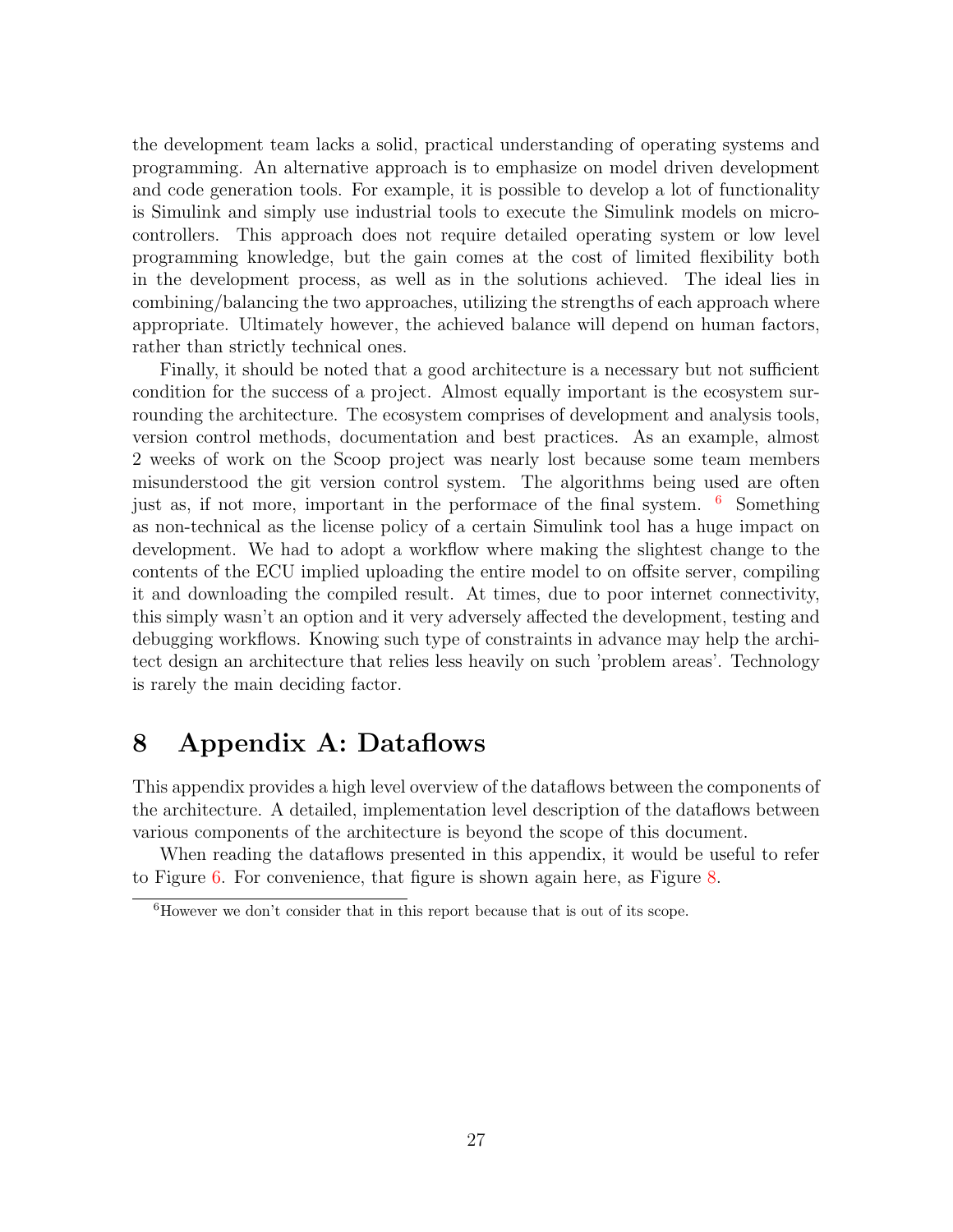

Figure 8: Dataflow depicted using a SysML internal block diagram

| Port            | Message | Write to   | Content                                                 |
|-----------------|---------|------------|---------------------------------------------------------|
| ww1             | wrm     | Supervisor | Response received to ego vehicle's join platoon request |
| ww2             | wcm     | Supervisor | Information about the current challenge state           |
| ww3             | wtm     | Estimator  | Traffic light information                               |
| ww4             | wsm     | Estimator  | Speed limit information                                 |
| ww <sub>5</sub> | wvm     | Estimator  | Information about other vehicles in the vicinity        |

Table 1: Wireless write ports

|                          | Port   Message   Read from |  | Content                                          |  |
|--------------------------|----------------------------|--|--------------------------------------------------|--|
| $\vert \text{wr1} \vert$ | eom                        |  | Estimator   Estimated information of ego vehicle |  |

Table 2: Wireless read ports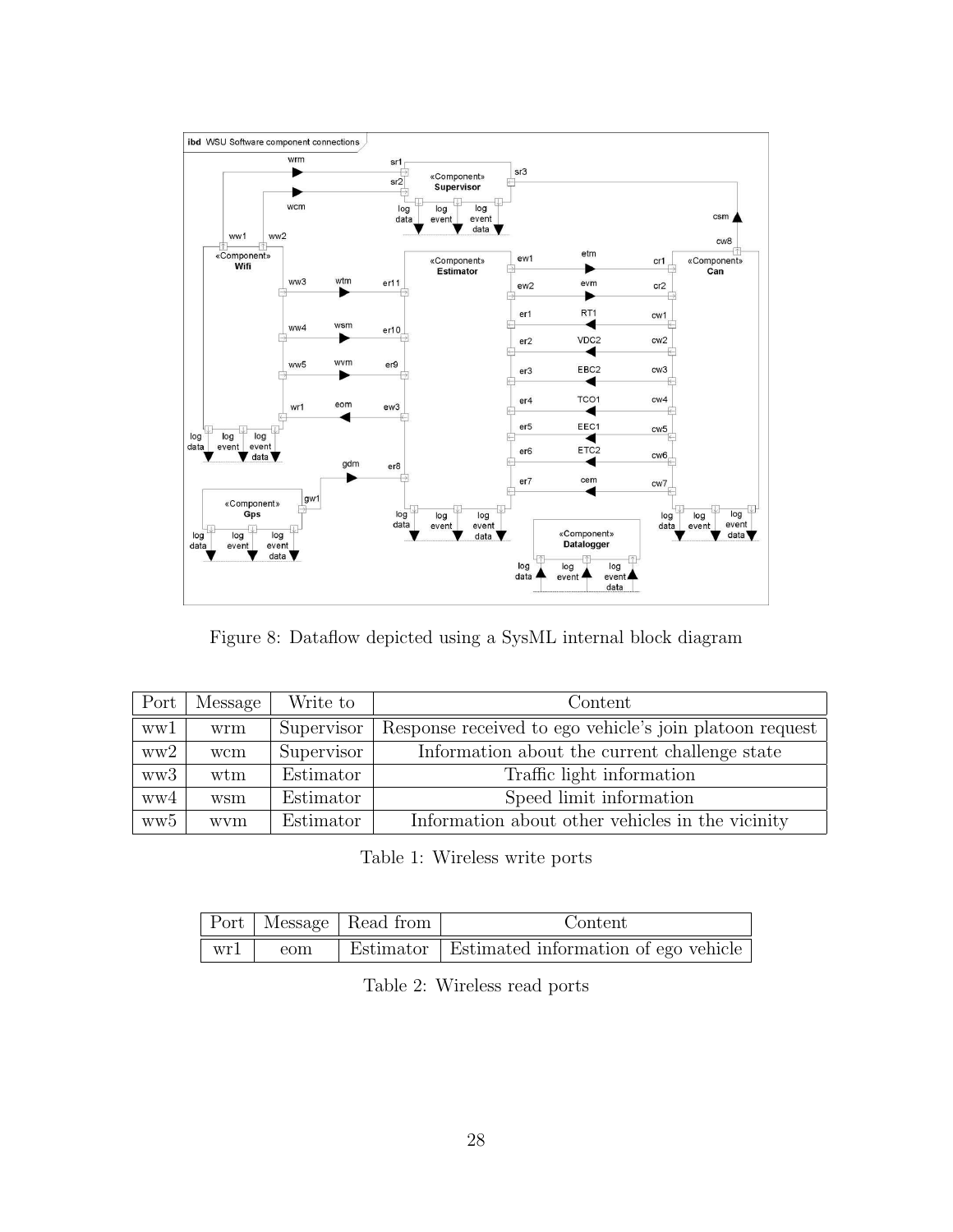|     | Port   Message   Write to |            | Content                                       |
|-----|---------------------------|------------|-----------------------------------------------|
| ew1 | etm                       | -CAN       | Estimated information about traffic lights    |
| ew2 | evm                       | <b>CAN</b> | Estimated information of all platoon vehicles |
| ew3 | eom                       | Wireless   | Estimated information of ego vehicle          |

Table 3: Estimator write ports

<span id="page-30-0"></span>

| Port | Message          | Read from  | Content                                          |
|------|------------------|------------|--------------------------------------------------|
| er1  | RT1              | <b>CAN</b> | Vehicle radar sensor information                 |
| er2  | VDC2             | CAN        | Vehicle dynamic stability control message        |
| er3  | EBC <sub>2</sub> | CAN        | Vehicle wheel speed message                      |
| er4  | TCO1             | <b>CAN</b> | Vehicle tacograph message                        |
| er5  | EEC1             | <b>CAN</b> | Vehicle engine controller message                |
| er6  | ETC <sub>2</sub> | <b>CAN</b> | Vehicle transmission controller message          |
| er7  | cem              | <b>CAN</b> | Information of ECU platooning algorithm          |
| er8  | gdm              | <b>GPS</b> | GPS data                                         |
| er9  | wvm              | Wireless   | Information about other vehicles in the vicinity |
| er10 | wsm              | Wireless   | Speed limit information                          |
| er11 | wtm              | Wireless   | Traffic light information                        |

Table 4: Estimator read ports

| Port         | Message          | Write to   | Content                                          |
|--------------|------------------|------------|--------------------------------------------------|
| $\text{cw}1$ | RT1              | Estimator  | Vehicle radar sensor information                 |
| cw2          | VDC <sub>2</sub> | Estimator  | Vehicle dynamic stability control message        |
| cw3          | EBC <sub>2</sub> | Estimator  | Vehicle wheel speed message                      |
| cw4          | TCO1             | Estimator  | Vehicle tacograph message                        |
| cw5          | EEC1             | Estimator  | Vehicle engine controller message                |
| cw6          | ETC <sub>2</sub> | Estimator  | Vehicle transmission controller message          |
| cw7          | cem              | Estimator  | Information of ECU platooning algorithm          |
| cw8          | $\mathrm{csm}$   | Supervisor | ECU status, platoon role and state, speed intent |

Table 5: CAN write ports

<span id="page-30-1"></span>

|     |     | Port   Message   Read from | Content                                                   |
|-----|-----|----------------------------|-----------------------------------------------------------|
| cr1 | etm | Estimator                  | Estimated information about traffic lights                |
| cr2 | evm |                            | Estimator   Estimated information of all platoon vehicles |

Table 6: CAN read ports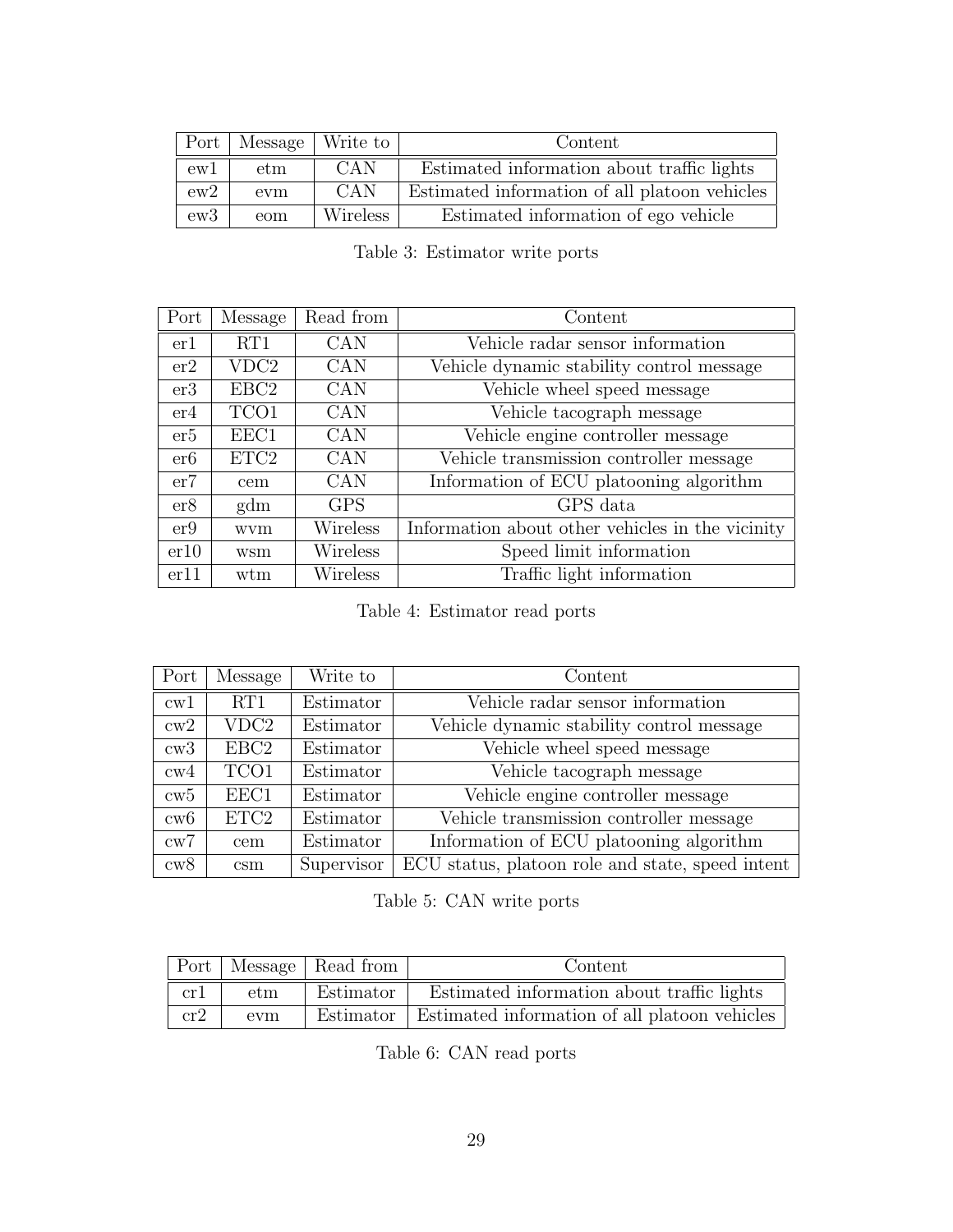|          | Port   Message | Write to | Content              |
|----------|----------------|----------|----------------------|
| $g_{W}1$ | gdm            |          | Estimator   GPS data |

Table 7: GPS write ports

<span id="page-31-2"></span><span id="page-31-1"></span><span id="page-31-0"></span>

|     |     | Port   Message   Read from | Content                                                 |
|-----|-----|----------------------------|---------------------------------------------------------|
| sr1 | wrm | Wireless                   | Response received to ego vehicle's join platoon request |
| sr2 | wcm | Wireless                   | Information about the current challenge state           |
| sr3 | csm | CAN                        | ECU status, platoon role and state, speed intent        |

Table 8: Supervisor read ports

# <span id="page-31-4"></span><span id="page-31-3"></span>9 Appendix B: Additional questions

<span id="page-31-6"></span><span id="page-31-5"></span>The following questions could have been discussed in the report, but were ultimately not discussed. This is because it was felt that although the topics are interesting and relevant, answering them requires research of a different nature than that conducted within the confines of the Scoop project. It is very good to have interesting questions but the unless concrete work has been towards answering them specifically, bringing them up in the report adds no value. Nevertheless, they are listed here for reference in the hope that it may be possible to conduct further research in an attempt to answer them.

- <span id="page-31-9"></span><span id="page-31-7"></span>1. Comparison with CVIS/SAFESPOT/HAVE-it architectures
- <span id="page-31-11"></span><span id="page-31-10"></span>2. How is an architecture design started?
	- Traditional approach is to define requirements, use cases and test cases Top down
	- Also common to jump on the keyboard and start doing something bottom up?
		- Where do top down and bottom up approaches meet? Can something be done to ensure they meet up at desired place?
- <span id="page-31-13"></span><span id="page-31-12"></span>3. Differing types of requirements. Technical, functional, behavioural, non-functional. How and who should manage them such that they actually contribute to the project constructively, instead of being dead documents?
- <span id="page-31-14"></span><span id="page-31-8"></span>4. How will the architecture be documented? What is the minimum set of docs, or types of documentation needed to completely describe the architecture?
- 5. How to handle cross-cutting non-functional aspects like safety, timing requirements etc.? Where do they factor in into the design?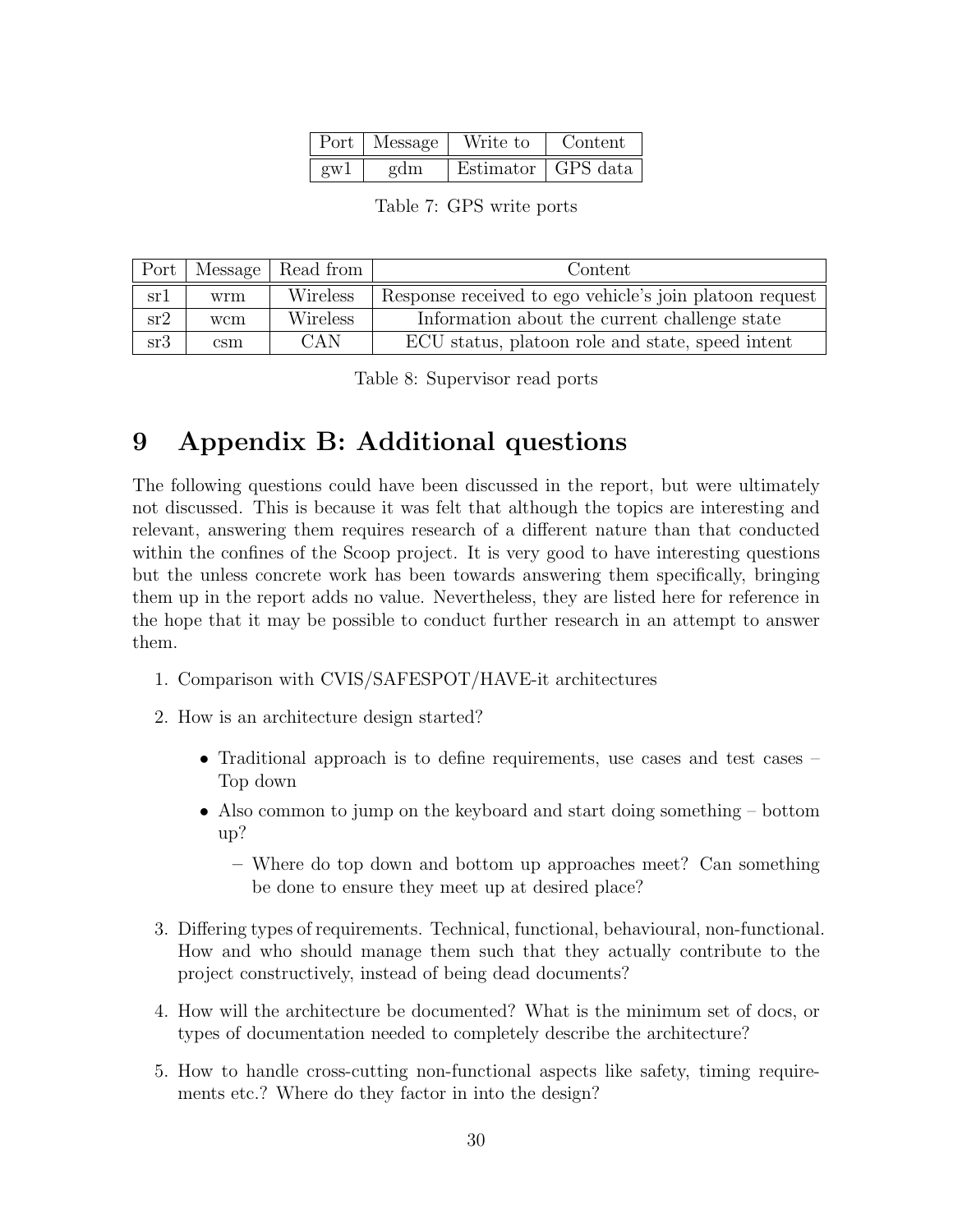# <span id="page-32-0"></span>References

- <span id="page-32-1"></span>[1] URL [http://pubs.opengroup.org/architecture/togaf8-doc/arch/toc.](http://pubs.opengroup.org/architecture/togaf8-doc/arch/toc.html) [html](http://pubs.opengroup.org/architecture/togaf8-doc/arch/toc.html). (Cited on page [2.](#page-2-1))
- [2] URL [http://people.mech.kuleuven.be/~orocos/pub/stable/](http://people.mech.kuleuven.be/~orocos/pub/stable/documentation/rtt/v1.10.x/doc-xml/orocos-components-manual.html) [documentation/rtt/v1.10.x/doc-xml/orocos-components-manual.html](http://people.mech.kuleuven.be/~orocos/pub/stable/documentation/rtt/v1.10.x/doc-xml/orocos-components-manual.html). (Cited on pages [2,](#page-2-1) [17,](#page-17-2) [18,](#page-18-1) and [19.](#page-19-2))
- <span id="page-32-3"></span>[3] URL <http://en.wikipedia.org/wiki/Framework>. (Cited on page [2.](#page-2-1))
- [4] URL [http://en.wikipedia.org/wiki/Software\\_framework](http://en.wikipedia.org/wiki/Software_framework). (Cited on page [2.](#page-2-1))
- <span id="page-32-4"></span>[5] URL <http://www.orocos.org>. (Cited on pages [2,](#page-2-1) [10,](#page-10-2) and [17.](#page-17-2))
- <span id="page-32-2"></span>[6] URL <http://www.gcdc.net>. (Cited on page [3.](#page-3-2))
- [7] URL <http://www.tno.nl>. (Cited on page [3.](#page-3-2))
- <span id="page-32-5"></span>[8] URL [http://www.dwheeler.com/oss\\_fs\\_why.html](http://www.dwheeler.com/oss_fs_why.html). (Cited on page [10.](#page-10-2))
- [9] URL <http://www.boost.org>. (Cited on page [11.](#page-11-0))
- [10] URL <http://code.google.com/p/protobuf/>. (Cited on pages [11](#page-11-0) and [23.](#page-23-2))
- [11] URL <http://www.boost.org/doc/libs/release/libs/serialization>. (Cited on page [11.](#page-11-0))
- [12] URL <http://gpsd.berlios.de/>. (Cited on page [12.](#page-12-1))
- [13] URL <http://en.wikipedia.org/wiki/Ntpd>. (Cited on page [12.](#page-12-1))
- [14] URL <http://www.xenomai.org>. (Cited on page [16.](#page-16-2))
- [15] The gcdc communication stack documentation. URL [http://www.gcdc.net/](http://www.gcdc.net/mainmenu/Home/technology/Communication_Stack) [mainmenu/Home/technology/Communication\\_Stack](http://www.gcdc.net/mainmenu/Home/technology/Communication_Stack). (Cited on page [10.](#page-10-2))